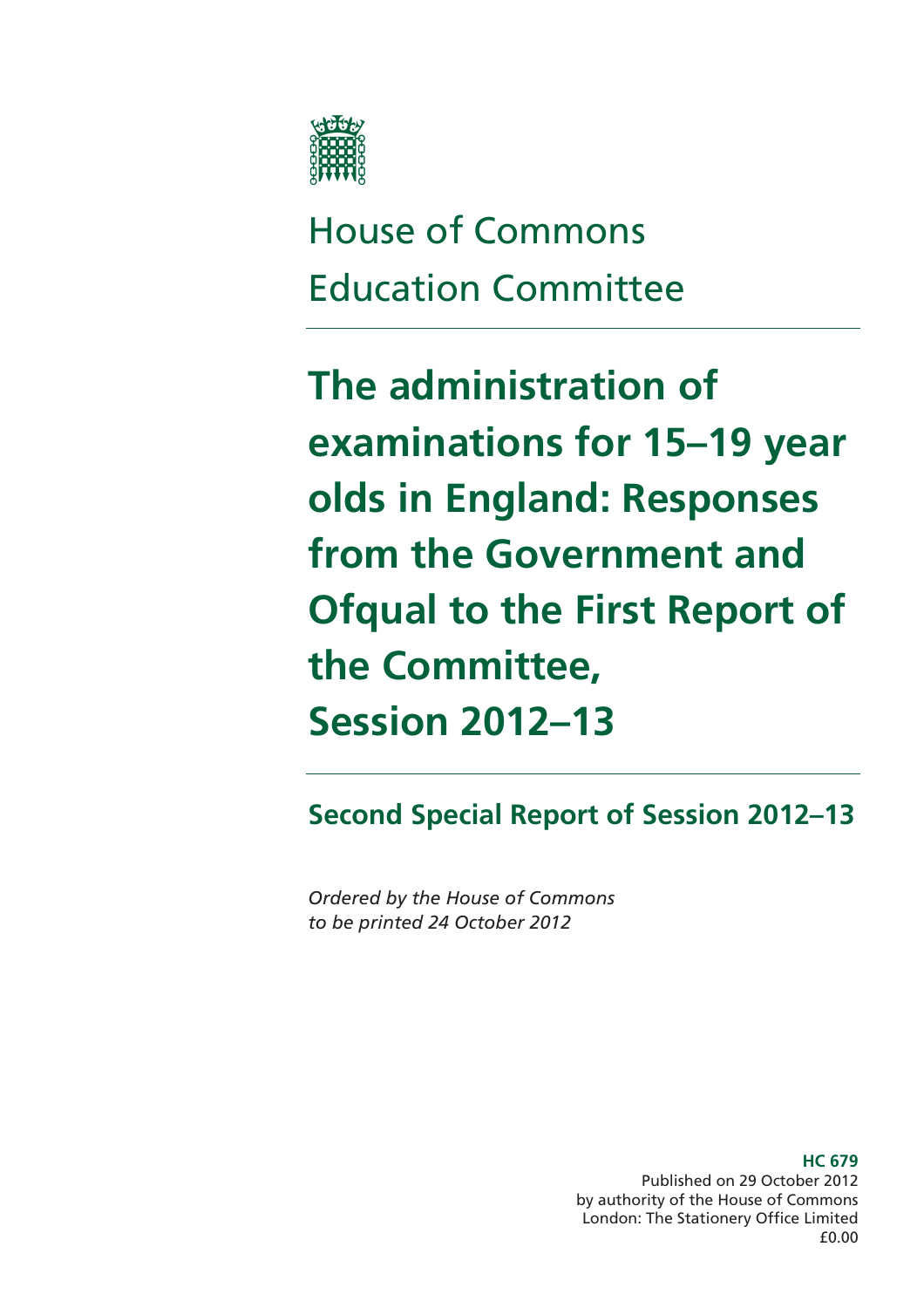## **The Education Committee**

The Education Committee is appointed by the House of Commons to examine the expenditure, administration and policy of the Department for Education and its associated public bodies.

#### **Membership at time Report agreed:**

Mr Graham Stuart MP *(Conservative, Beverley & Holderness)* (Chair) Neil Carmichael MP *(Conservative, Stroud)*  Alex Cunningham MP *(Labour, Stockton North)* Bill Esterson MP *(Labour, Sefton Central)*  Pat Glass MP *(Labour, North West Durham)*  Damian Hinds MP *(Conservative, East Hampshire)*  Charlotte Leslie MP *(Conservative, Bristol North West)*  Siobhan McDonagh MP (*Labour, Mitcham and Morden*) Ian Mearns MP *(Labour, Gateshead)*  David Ward MP *(Liberal Democrat, Bradford East)*  Craig Whittaker MP *(Conservative, Calder Valley)* 

Tessa Munt MP *(Liberal Democrat, Wells)* and Lisa Nandy MP *(Labour, Wigan)*  were also members of the Committee during the inquiry.

#### **Powers**

The Committee is one of the departmental select committees, the powers of which are set out in House of Commons Standing Orders, principally in SO No 152. These are available on the Internet via www.parliament.uk

#### **Publications**

The Reports and evidence of the Committee are published by The Stationery Office by Order of the House. All publications of the Committee (including press notices) are on the Internet at www.parliament.uk/education-committee

#### **Committee staff**

The current staff of the Committee are Dr Lynn Gardner (Clerk), Geraldine Alexander (Second Clerk), Emma Gordon (Committee Specialist), Penny Crouzet (Committee Specialist), Benjamin Nicholls (Committee Specialist), Ameet Chudasama (Senior Committee Assistant), Caroline McElwee (Committee Assistant), and Paul Hampson (Committee Support Assistant)

#### **Contacts**

All correspondence should be addressed to the Clerk of the Education Committee, House of Commons, 7 Millbank, London SW1P 3JA. The telephone number for general enquiries is 020 7219 6181; the Committee's e-mail address is educom@parliament.uk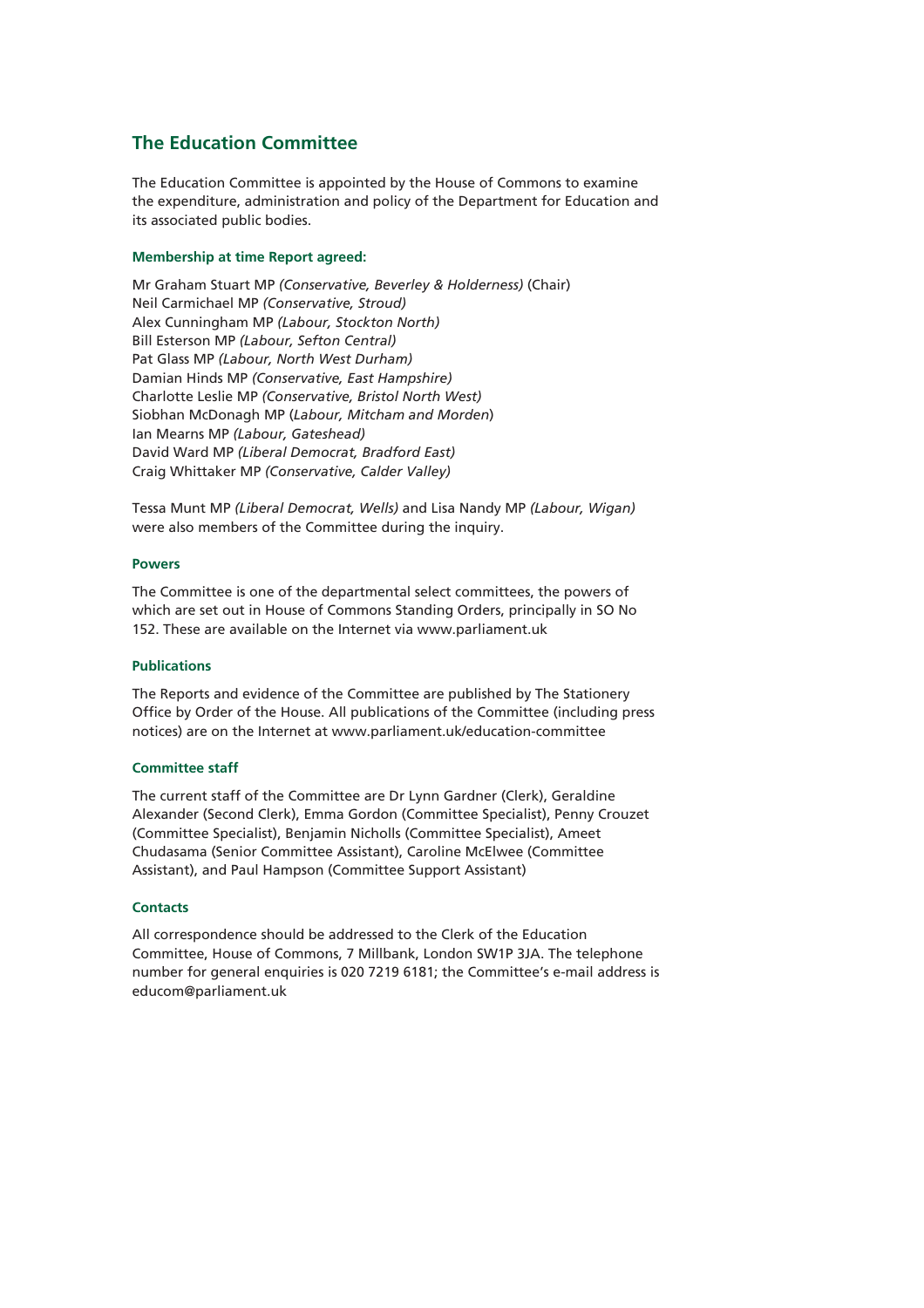## Second Special Report

On 3 July 2012 we published our First Report of this Session, *The administration of*  examinations for 15-19 year olds in England.<sup>1</sup> The responses from the Government and Ofqual were received on 16 October 2012 and 10 September 2012 respectively, and are published as Appendices 1 and 2 to this Report.

## Appendix 1

## **Government response**

**Government's response to the administration of examinations for 15-19 year olds in England—Education Committee** 

## **Introduction**

We would like to thank the Committee for their thoughtful contribution on the vital and necessary issue of qualification reform. It is reassuring to see that we agree about the need to strengthen the rigour and standards in our current Key Stage 4 qualifications and are all committed to the need for fundamental reform of our exam system.

#### **English Baccalaureate Certificates**

GCSEs were designed with the well intentioned aim of providing a universal qualification for students of all abilities. We are determined to maintain that principle of universality. In the years since GCSEs were introduced there have been improvements in our education system as a result of the hard work of teachers and students, but there has been growing concern that the increase in the numbers of higher grade GCSEs awarded has not been matched by higher levels of attainment. There is evidence that the standards of our examinations have fallen over time, and that the expectations they set for our students are now below those of our international competitors.

The Royal Society of Chemistry and the University of Durham have both found that students are being awarded higher grades than their counterparts of similar ability in the past. Evidence from Ofqual has shown that GCSE demand in mathematics and science has lessened and employers tell us they remain dissatisfied with school leavers' literacy and numeracy. Universities and colleges tell us that they need to provide remedial classes for apparently well qualified new students. As a result public confidence in GCSEs is damaged.

Education Committee, First Report of Session 2012-13, The administration of examinations for 15-19 year olds in England, HC 141-I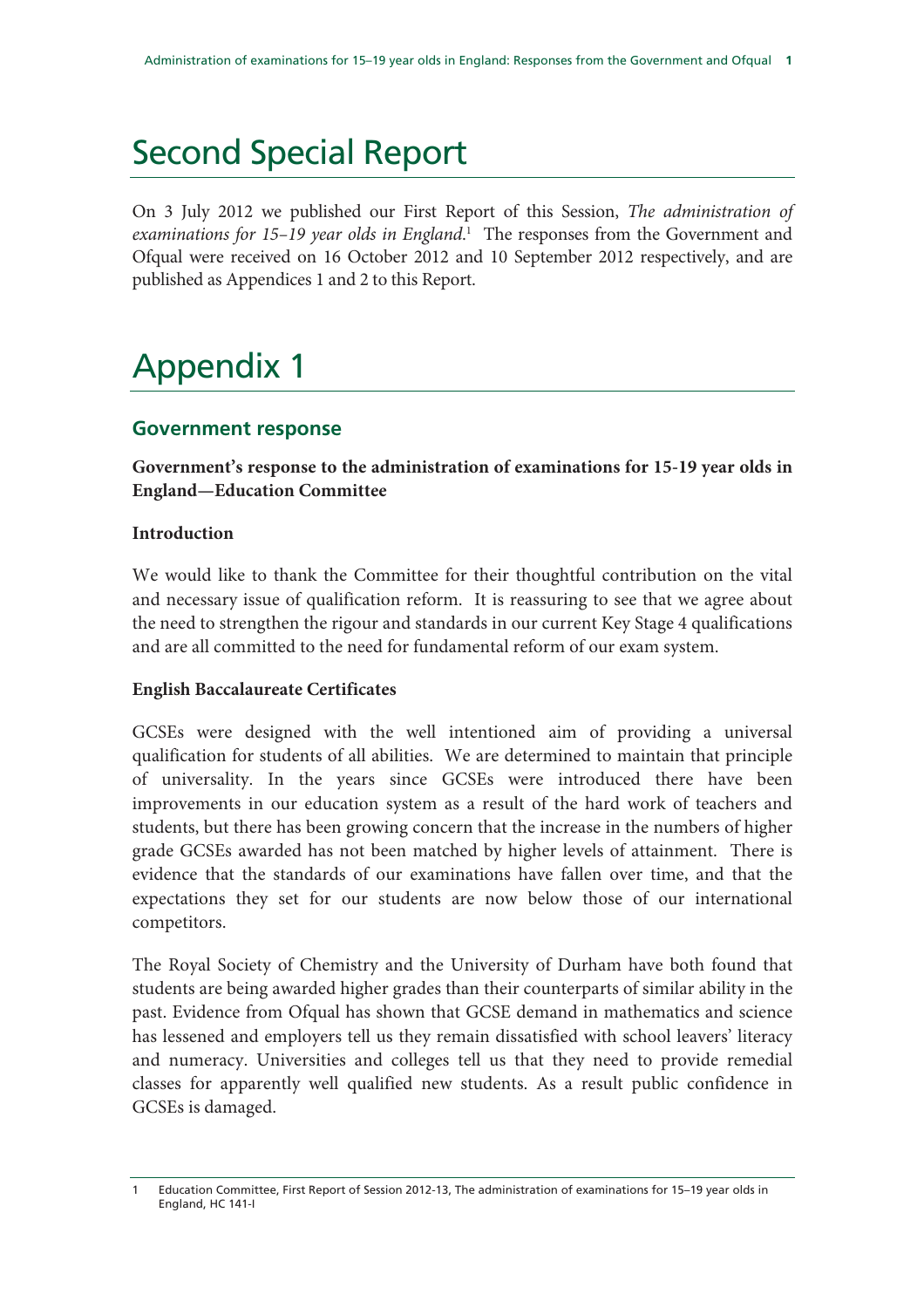The root cause of these failures is the interaction of the current school accountability and examination system at Key Stage 4. Schools can seek to raise their apparent performance by choosing the courses and examinations that offer the highest grades. This in turn creates an incentive on the competing Awarding Organisations to defend, or build, their market share by providing less demanding qualifications. Recent concerns about the effect on standards of modularisation and controlled assessment reinforce the need for reform.

We must replace the current perverse incentives for Awarding Organisations and schools to develop and seek out less demanding qualifications, with a system where Awarding Organisations compete to show that their qualifications are the most ambitious. As announced in the House of Commons on 17 September, we intend to hold a competition to identify the single, best qualification, offered by a single Awarding Organisation, to be adopted in each of the core academic subjects that make up the English Baccalaureate—English, mathematics, sciences, history, geography and languages, for a period of five years. The new qualifications will be called "English Baccalaureate Certificates" (EBCs).

We have considered the risks of moving to a single Awarding Organisation, as highlighted in the Committee's report, and will ensure that we put in place measures to manage those risks. It is worth noting that many other countries rely on single Awarding Organisations. Internationally, it is the UK's competing Awarding Organisation model that is unusual.

Our proposals for EBCs are set out in the consultation document 'Reforming Key Stage 4 Qualifications' launched on 17 September 2012. The consultation seeks views on what makes a qualification world class, and how we can use these qualifications to support all young people to have high aspirations and the best possible opportunities to progress to further and higher education and into employment. It runs until 10 December.

As set out in that consultation, we anticipate that EBCs should include:

- Rigorous demands for assessment and challenging requirements for content to ensure students will be studying a world class syllabus.
- A qualification design that means that the vast majority of students can be entered, as is the case with current GCSEs.
- High expectations of the performance students need to demonstrate– so that the qualifications are more rigorous and better prepare students for further study (and later for employment).

We must, of course, have robust arrangements in place for the small group of students who will find it difficult to sit EBCs, in the same way that some students do not currently sit GCSE at age 16. We are proposing that all students who are not entered for the qualification should be provided with a "Statement of Achievement" by their school, which sets out their strengths and weaknesses in each subject and which will help their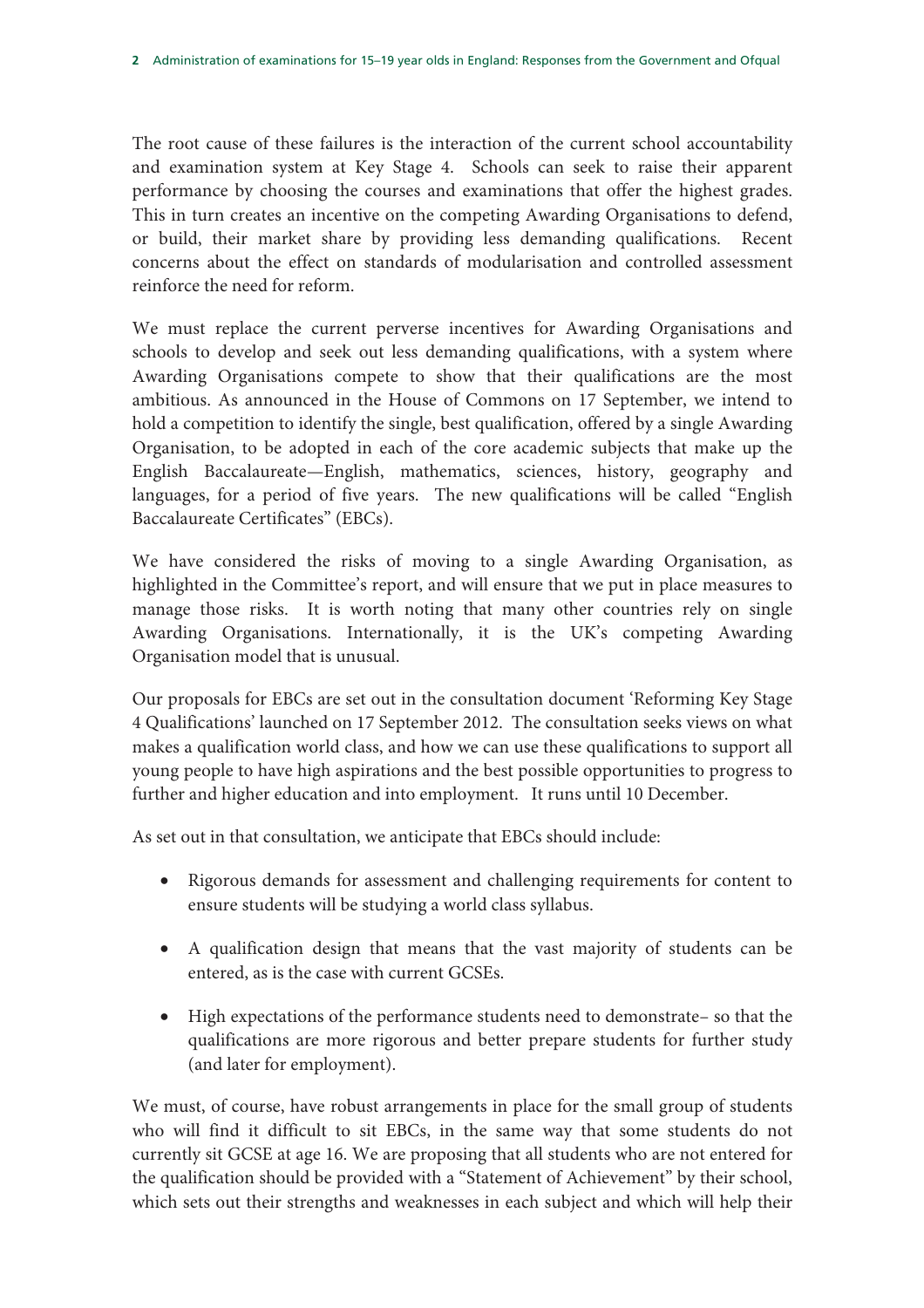future school or college understand what additional teaching and support they will need to be able to enter and achieve an EBC post-16.

We will refocus the Government's floor standard measures that identify underperforming secondary schools, and the minimum standards for post-16 institutions, to take account of performance in our new English, mathematics and science qualifications from 2017. Later this year we will launch a full consultation on how to improve the accountability system for secondary schools in England, building on these changes.

We expect that the best qualifications in English, mathematics and sciences will be identified in 2013 so that schools will have more than 18 months to prepare for the first teaching of the new qualifications in September 2015. The timetable for the implementation of history, geography and languages EBCs will be determined by the response to the consultation. We will work with Ofqual and Awarding Organisations to ensure that schools are provided with appropriate guidance and support as they prepare to deliver these reformed, more rigorous qualifications.

We recognise that our intentions go further than the Committee's recommendations suggest, but believe these steps are absolutely necessary to restore confidence in our exams by tackling the problems created by our current GCSEs.

### **A levels**

We set out our commitment in the White Paper '*The Importance of Teaching'* to engage universities and learned societies more fully in A level design and development. Our aim is to ensure that those with the strongest interest in maintaining standards in A levels have the greatest say over their future direction. In line with this, we have proposed that we should step back from A level development, leaving universities and Awarding Organisations to work together on content of the new qualifications.

Ofqual published its consultation on A level reform on 19 June. It sought views on proposals to change their regulatory approach in order to strengthen university involvement in A level development and subject content, setting out a small number of core 'design rules' to underpin new A levels. The consultation ended on 11 September.

To secure accreditation for A levels, Awarding Organisations will be expected to show evidence of the engagement by universities in the development of the qualification, with an emphasis on our best universities such as those represented by the Russell Group. We have also asked Ofqual to lead annual post-examination meetings of Awarding Organisations and universities to ensure that lessons are learnt to inform future qualification development.

In a letter to the chief regulator in May 2012, the Secretary of State stated that the timetable for reform should be ambitious. We recognise that this will require our leading universities to make a strong commitment to the A level system: it is in their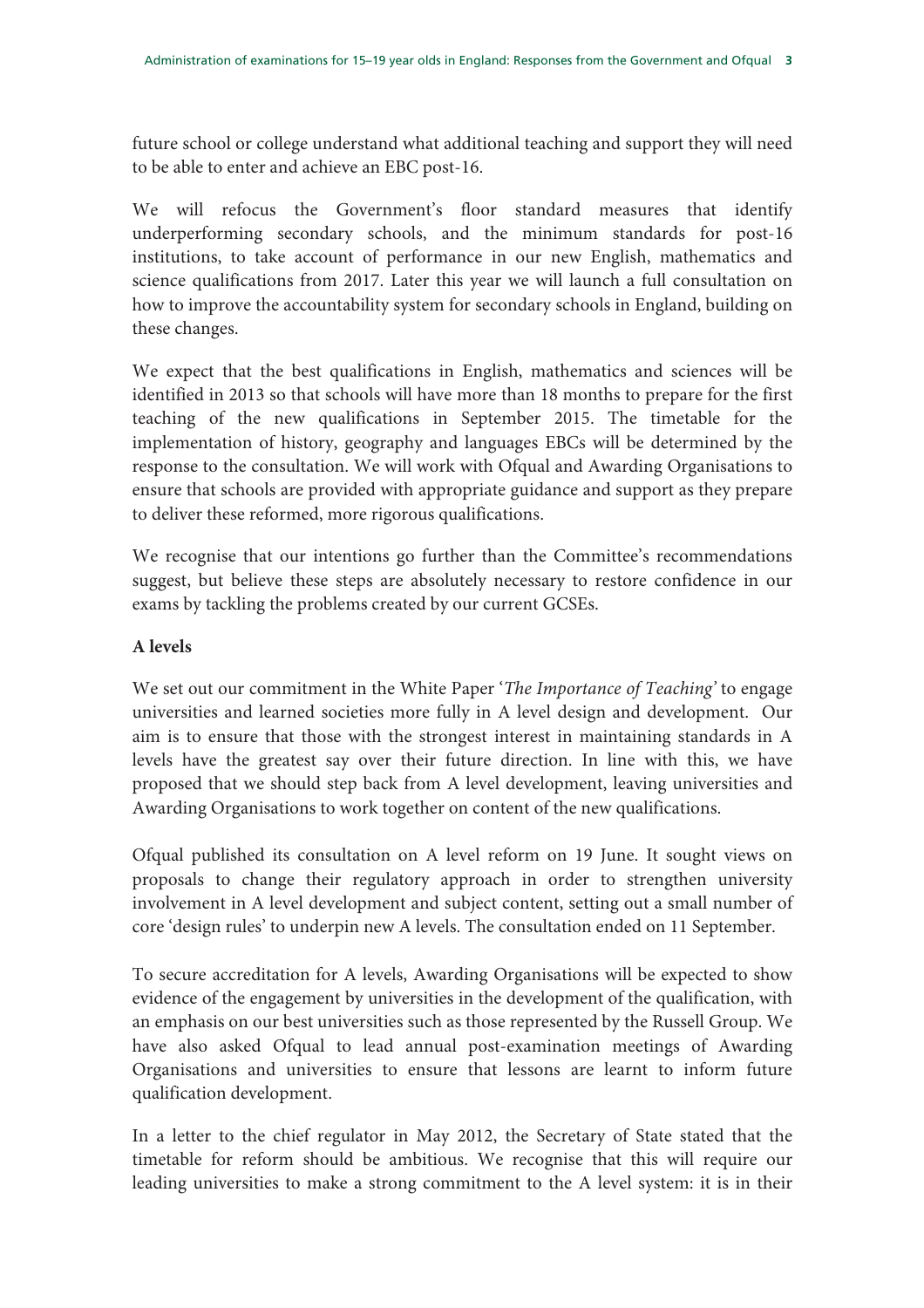interest to do so and we are confident that they will.

#### **Conclusions and Recommendations**

In the response below, the Committee's specific conclusions and recommendations are in **bold text** and the Government's responses are in plain text.

There a number of recommendations that relate to Ofqual and the way it carries out its role of independent regulator for qualifications. In line with the separation of responsibility between DfE and Ofqual, and as Ofqual are fully independent, Ofqual has responded separately to those recommendations.

#### **Fundamental reform of the exam system**

**1. Overall, we conclude that the costs, heightened risk and disruption likely to be generated by moving to a single board outweigh the potential benefits. Furthermore, evidence suggests that some key issues identified with the current system, such as comparability of standards over time and across subjects and the role of examiners in training and textbooks, would remain. New problems, such as a lack of incentive to innovate, the risk of higher fees and a reduced quality of service to schools, may be generated. There may also be the potential for increased political interference, as well as the issue of whether to limit schools' choice of exams to those offered by the single board. (Paragraph 55)**

**2. If the system of multiple exam boards is retained, substantial improvements are needed in order to increase confidence in the system and maintain its credibility. We have serious concerns about the incentives in the current system for exam boards to compete on standards, in particular on content standards. We think that significant changes are needed to alter these incentives. (Paragraph 60)** 

We agree with the Committee that significant changes are needed in order to restore the rigour of qualifications taken at the end of Key Stage 4 and to overcome the perverse incentives that our examination and accountability systems currently create.

As we have outlined, we believe that we need to move away from the existing Awarding Organisation competition that leads to downward pressure on standards. We have announced our intention to hold a competition to identify the single, best qualification offered by a single Awarding Organisation which could be adopted in each of the core academic subjects that make up the English Baccalaureate. The consultation on our proposals, 'Reforming Key Stage 4 Qualifications', opened on 17 September 2012 and we would be grateful for views.

We recognise that we need to think about how to encourage innovation and quality, as well as high standards of service and value for money for schools. We do not believe that qualifications are best designed by Government. Awarding Organisations, drawing on the expertise of universities and learned societies, and schools and colleges, need to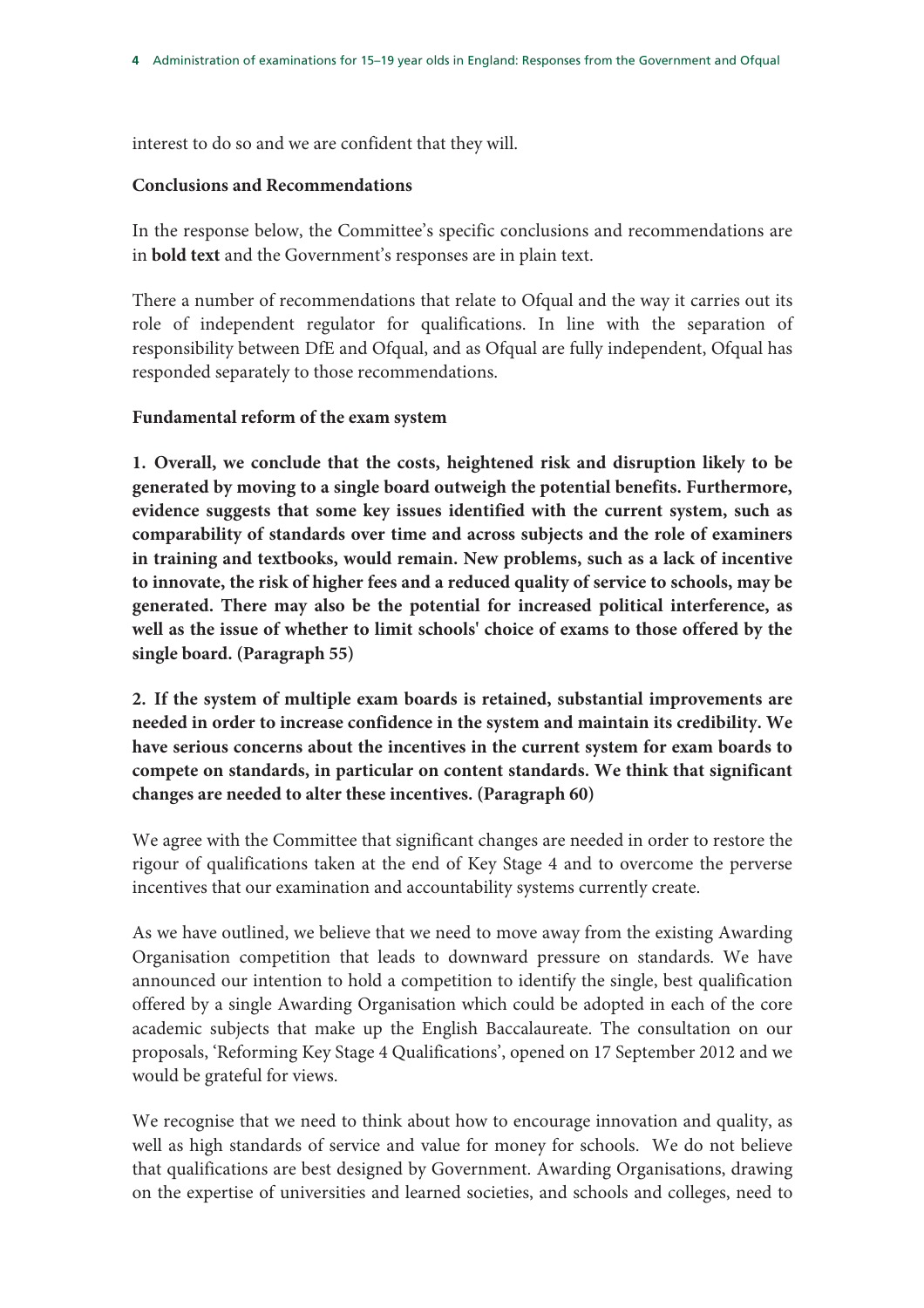have the freedom to develop qualifications based on what is working well in the highest performing jurisdictions around the world. This Government does not intend to repeat previous attempts to underpin the quality of our qualifications by setting ever more restrictive central requirements. Further detail on the process by which we intend to select new qualifications is set out in the consultation document. During the consultation, we are undertaking detailed discussions with Awarding Organisations, school leaders and others, which will assist us in ensuring that the requirements we set out for the new EBCs will promote positive innovation, and secure value for money.

It will be essential to the success of the new arrangements that Ofqual, as the independent regulator, continues to secure standards, confidence and efficiency. Ofqual will be considering the arrangements that it will need to put in place to regulate the new qualifications effectively, and will be consulting as necessary.

#### **The way forward**

#### *Syllabus content*

**3. We believe that the current system incentivises downward competition on content standards and we recommend that the Government act immediately to change these incentives. We consider that national syllabuses would offer a way of addressing downward competition on content and provide reassurance on standards, without the risks, lost benefits and disruption involved in moving to a single board. The Government should begin by piloting a national syllabus in one large entry subject as part of the forthcoming A level reforms. Ofqual should review the effectiveness of the pilot, with a view to extending the approach across GCSE and A levels if appropriate. We believe that national syllabuses, coupled with a stronger Ofqual and greater involvement of subject communities in GCSEs and A levels, should help to maximise the benefits of having multiple competing exam boards while minimising the shortcomings. (Paragraph 81)**

**4. While we can see that the second option we outline—franchising of subjects to exam boards—offers a way to address downward competition on content, we have concerns about the long-term impact and suggest that there may be serious downsides to such a change that need to be better understood before it can be recommended. (Paragraph 82)** 

We strongly agree with the Committee on their findings that the current system incentivises downward competition but we find it difficult to see how a national syllabus would sufficiently and fully address the problem.

The Committee's proposal could ensure tighter control of the content of the 'national syllabus' than currently exists for GCSE subject criteria. However, it would be likely that differences in the design of assessments between Awarding Organisations, and consequently the perceived and actual demand of different exams, would remain. By ending the competition between Awarding Organisations to sell their qualifications in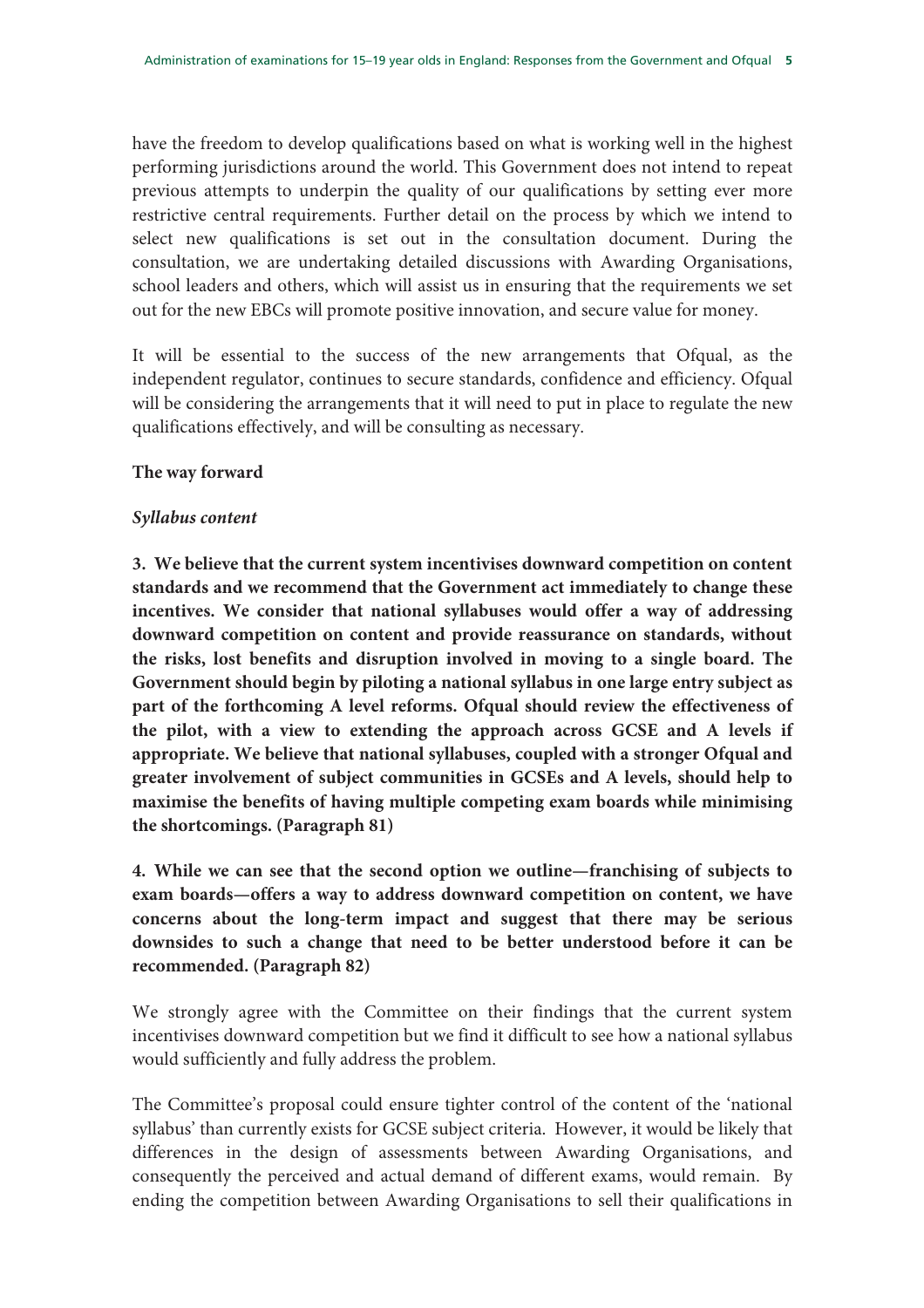the English Baccalaureate subjects we will remove the temptation to offer less demanding qualifications in order to try and protect their market share.

## *Grading standards and grade inflation*

**5. Ofqual should continue to investigate grading issues as part of its programme of standards reviews and to engage publicly with debate on exam standards. Ofqual needs to be able to account for what AQA's Andrew Hall described as the "creep in grading standards", particularly in the commercially significant large entry subjects at GCSE, which are key to schools' performance in league tables and also in large entry A level subjects, commonly used for university entrance. (Paragraph 91)** 

**6. We welcome Ofqual's recent action to regulate grading standards and recommend that it continue with this approach for A level and, from summer 2012, for GCSE. The effect of this action is twofold: first it helps to control grade inflation and second it provides reassurance that the exam boards are not competing on grading standards. We recognise that the effect will take time to filter through the system and to help increase public confidence. (Paragraph 95)** 

Recommendations 5 and 6 are a matter for Ofqual.

## **The role of Ofqual**

## *Ofqual's regulation of standards*

**7. We recommend that Ofqual seek to build its assessment expertise and finds the resources to do so. We further recommend that Ofqual appoint an assessment expert to its board as soon as possible. (Paragraph 102)** 

This recommendation is primarily a matter for Ofqual. However, appointments to the Ofqual Board are made by the Secretary of State on the advice of the Ofqual Chair. We would listen carefully to a recommendation from Ofqual that the expertise of the Board should be strengthened in the way the Committee proposes, when further vacancies arise.

## *Ofqual's international standards objective and Government policy changes*

**8. We are concerned that the amendment to Ofqual's qualification standards objective could over a period of time pull it simultaneously in different directions and recommend that the Government give a clear indication to Ofqual about which should be the priority: the comparability of standards over time in England or benchmarking against the standards of qualifications in other countries. (Paragraph 104)** 

**9. We recommend that the Government make its priorities clear to Ofqual, whether these are the maintenance of standards over time or making exams tougher, and that**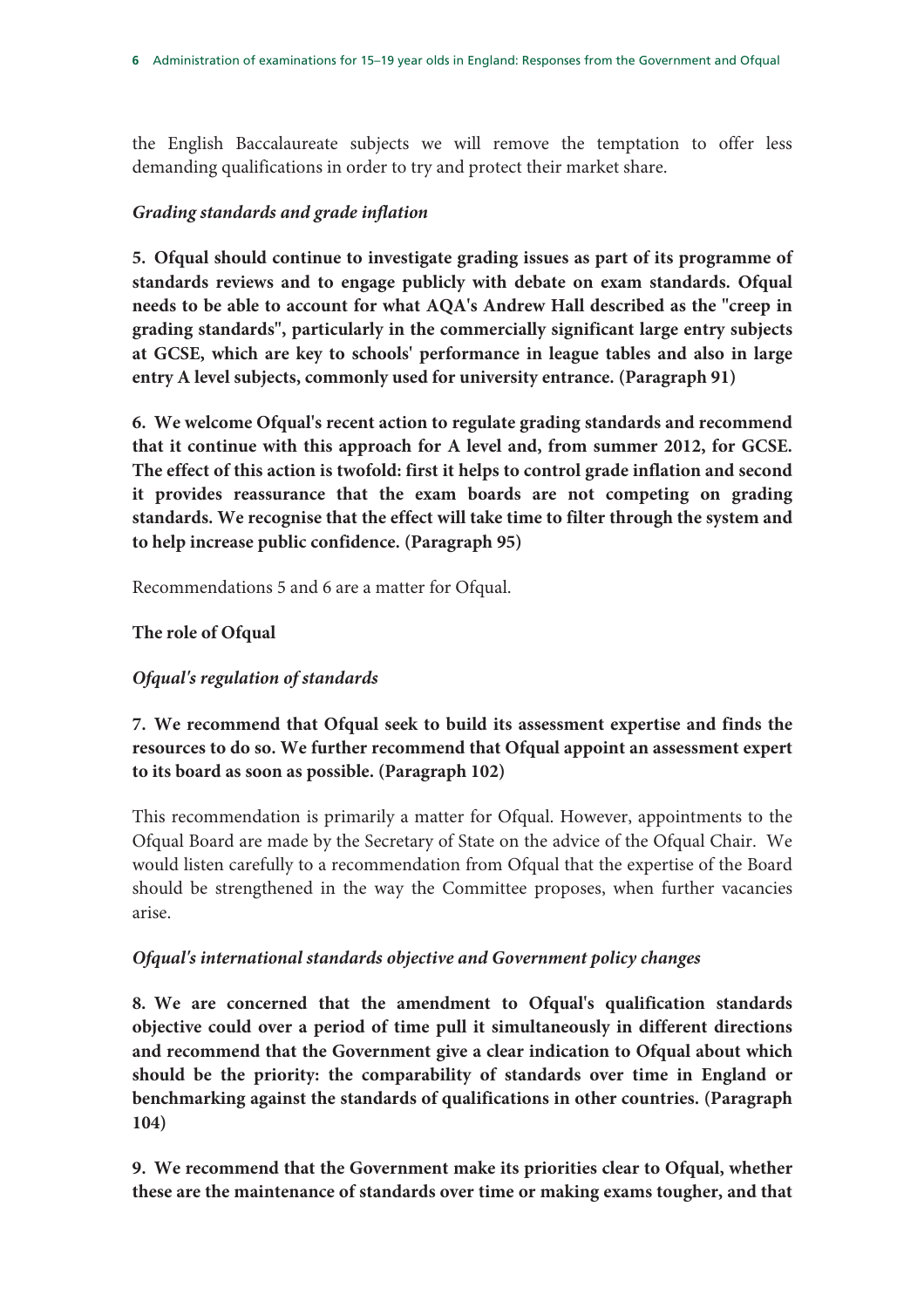## **both the Government and Ofqual be open about the consequences of these policies for young people. (Paragraph 105)**

In March 2012, we wrote to Ofqual to set out the purposes of the international standards objective. Our ambition is to have a qualifications system in England that stands up to the best in the world, an ambition driven by the need to secure our future competitiveness and equip young people for the global stage. This requires a step change from the current GCSEs to ensure that we have qualifications that offer sufficient rigour and challenge to students. We intend the move to English Baccalaureate Certificates to secure that step change. Longer term, ensuring that the quality of the new qualifications is maintained over time will remain important to avoid any resumption of the downward drift in standards that we have seen with GCSEs.

We recognise that there can be, at times, a tension between keeping pace internationally and maintaining standards year on year. That is not a tension created by Ofqual's new objectives. It reflects the fact that changes in the standards expected overseas may demand comparable changes in England if we are to remain competitive. Now that Ofqual has a new objective relating to international comparability it is able to strike a proper balance between these two imperatives, in the light of the priorities we have set out.

**10. If A levels are going to become more varied in structure, Ofqual needs to ensure that its collection of evidence and monitoring of standards are sufficiently robust to provide convincing reassurance that content standards are being maintained. (Paragraph 106)** 

This recommendation is a matter for Ofqual.

#### *GCSE changes and devolution*

**11. We recommend that Ofqual review its arrangements for ensuring comparability of standards between England, Wales and Northern Ireland, and that it continue to monitor standards in GCSE and A level examinations offered by WJEC and CCEA, as well as the English providers as part of its ongoing regulation of standards. We also believe that a debate is needed on the importance of standards comparability between the home nations, with a Ministerial conference to decide whether and what action is necessary. (Paragraph 107)** 

We note that Ministers in Wales have been consulting on 14-19 qualifications, which may lead to changes to qualifications taken at 16 and at 18 in Wales. Northern Irish Ministers are also considering what changes may be necessary to qualifications taken in Northern Ireland. The changes we are proposing will have effect only in England, although we acknowledge the importance of those qualifications for students in Wales and Northern Ireland, particularly in relation to university entry. Representatives from England, Wales and Northern Ireland meet regularly to discuss qualifications reform.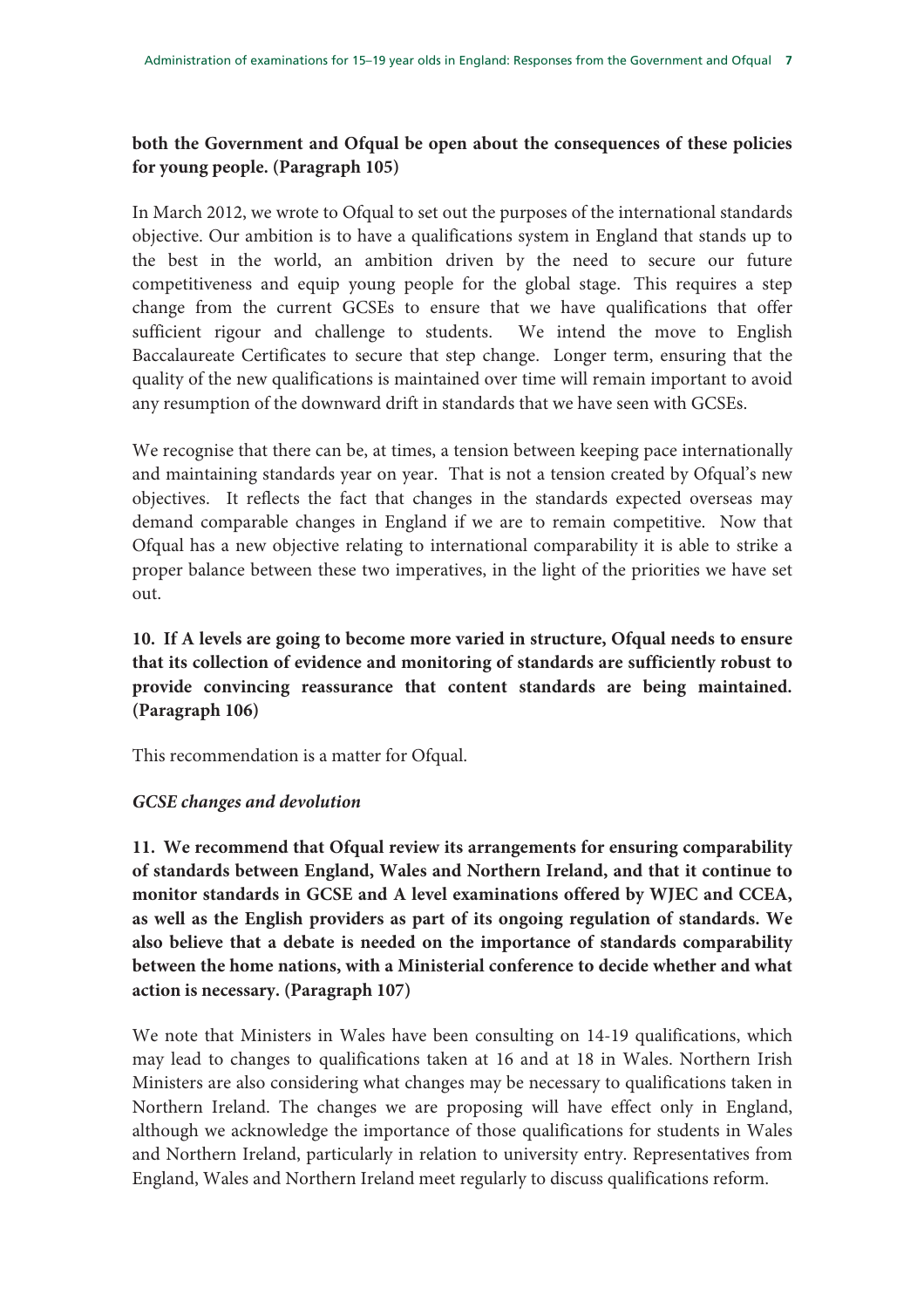#### *Accreditation*

**12. We recommend that individual accreditation of all new syllabuses, including our recommended national syllabuses, remain a part of Ofqual's continuing regulation of GCSEs and A-levels and, indeed, of any qualifications that are deemed equivalent to GCSEs and A-levels. With this in mind, Ofqual needs to demonstrate that its accreditation procedures are rigorous and transparent, and that it draws on appropriate respected subject and assessment expertise when reviewing draft syllabuses and their associated materials. We recommend that Ofqual review and strengthen its regulation of content standards, including accreditation procedures, seeking and acting upon advice from its standards advisory group as appropriate. (Paragraph 110)** 

## *Ofqual and subject expertise*

**13. While we accept Ofqual's rationale for its lack of in-house subject expertise, criticisms from the subject communities lead us to conclude that Ofqual needs to be more transparent about its consultation with and use of external subject experts. (Paragraph 112)** 

#### *National subject committees*

**14. We recommend that Ofqual convene national subject committees in large entry GCSE and A level subjects, drawing their membership from learned societies, subject associations, higher education and employers. Such committees should include in their remit syllabus development and accreditation, as well as on-going monitoring of question papers and mark schemes, and oversight of comparable qualifications offered in the devolved nations. (Paragraph 115)** 

#### *Ofqual and the Joint Council for Qualifications*

**15. Ofqual should instigate discussions with the JCQ to clarify roles and responsibilities in areas where there is a joint interest and publish information about this to schools and colleges as appropriate. (Paragraph 117)** 

#### *Conclusion*

**16. It is clear from the issues raised with us that further improvements are needed if Ofqual is to be a stronger, more challenging and more effective regulator. As AQA's Andrew Hall put it "Ofqual is, in fairness, on a journey". We believe that there is a strong argument in favour of allowing time for a strengthened Ofqual to take effect, as the changes it is making will take time to settle and bear fruit. But Ofqual must demonstrate that it is collecting the right sort of qualitative and quantitative evidence and using robust methodology to regulate effectively. Details of the evidence used by Ofqual in the regulation of standards, and any specific findings and regulatory action on standards, should be set out clearly in annexes to Ofqual's**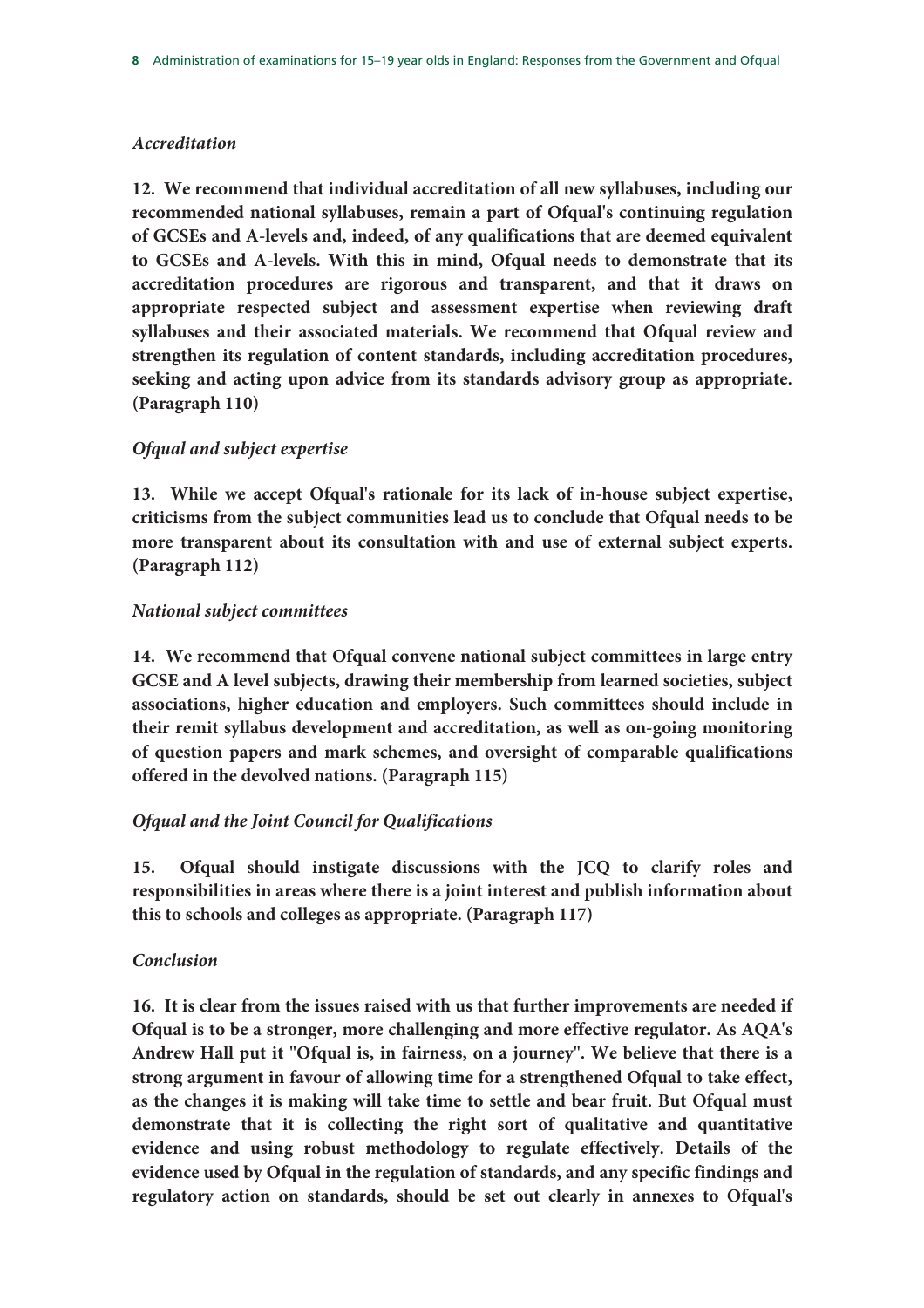**annual report to Parliament. Ofqual must continue to show that it is prepared to take vigorous action when needed, in order to help increase public confidence in the exam system.(Paragraph 119)** 

Recommendations 12-16 are a matter for Ofqual.

#### **Forthcoming A level reform**

**17. We recommend that the Government and Ofqual seek to increase the involvement of learned bodies as well as universities in the content of A levels, while allowing exam boards to retain control of question papers and examination design to ensure best assessment practice. The Government and Ofqual must also ensure that the** *whole* **of the university sector is consulted on the proposed A level reforms, as well as schools, colleges, learned bodies and employers. (Paragraph 128)** 

It is in the interests of students that A levels command the confidence of our universities and so the Government is committed to increasing the role of our top research intensive universities in the development of these qualifications. Ofqual has consulted on new conditions for A levels which will allow universities and learned bodies to take a leading role in the design and development of A levels in the future. Awarding Organisations will continue to retain control of question papers and will need to ensure that the assessment in place for the new A levels is fit for purpose. Ofqual's consultation, which concluded on 11 September, sought the views of all universities, schools, colleges and employers on the structure and design of future A levels.

## **18. We recommend that Ofqual involve national subject committees in the development of criteria for and accreditation of new A levels. (Paragraph 130)**

We have no plans to ask Ofqual to convene national subject committees for large entry GCSE or A level subjects. For A levels, we think that matters relating to subject content should be for universities, working with learned bodies where appropriate, to advise Awarding Organisations. The details of that engagement are, we think, rightly for universities and learned bodies to agree with Awarding Organisations, rather than for Government or the regulator to determine.

#### **Market share and price**

#### *Changes in market share*

**19. We are pleased that Ofqual has recognised the need for closer monitoring of changes in market share between exam boards and recommend that it prioritise this work, in order to establish the reasons for changes at individual qualification level and whether there is any link to standards. (Paragraph 135).** 

This recommendation is a matter for Ofqual.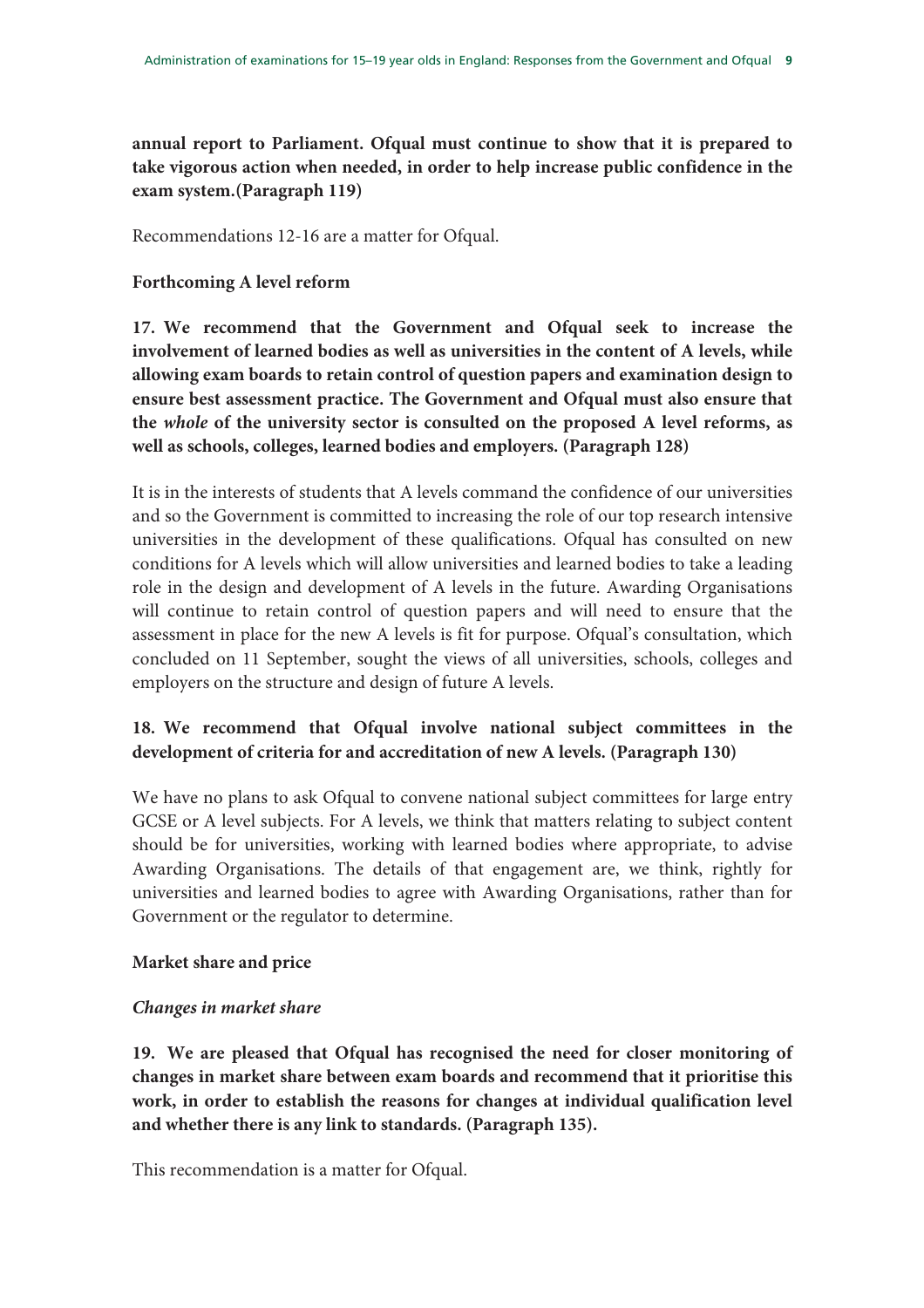#### *Examination fees*

**20. The area of pricing is complex and Ofqual studies so far in this area have been limited. This hinders Ofqual from making a robust public critique of the high costs to schools. We agree with the Government that reassurance is needed that fees are set at an appropriate level. Ofqual also needs to demonstrate that overall the charges made to the public purse by the exam system are fair and appropriate. We also stress that any changes to the system, in particular a move to franchising, will need close attention to pricing by Ofqual. (Paragraph 141)** 

Exam fees are a significant call on school and college budgets. We must therefore reassure ourselves that fees are at an appropriate level and schools and colleges are able to purchase qualifications efficiently. Ofqual's healthy markets initiative offers the prospect for reducing the costs to the public purse of qualifications.

Ofqual has responded on the detail of the recommendation.

#### **Support: training and textbooks**

#### *Training*

**21. We welcome Ofqual's decision to end exam boards training on specific qualifications. Ofqual needs to monitor the impact of its decision and the activities and materials produced by exam boards to replace their seminars. We also recommend that Ofqual monitor other training offered by Awarding Organisations, such as marketing events to promote new syllabuses, and more general training, for example on improving results, taking further action if needed. Ofqual must ensure that a school's loyalty to a particular exam boards cannot be rewarded with access to information not available to others. (Paragraph 149)** 

We have serious concerns about aspects of how Awarding Organisations have been providing training to teachers, including through seminars. Too much information about future examinations has been shared at some of these events. Ofqual has conducted a review of these arrangements and has set out its intention to strengthen the relevant controls and to look in more depth at wider aspects of training provided by Awarding Organisations.

Ofqual has responded on the detail of the recommendation.

#### *Textbooks*

**22. We are concerned that there is a potential conflict of interest for examiners involved in question paper setting also writing textbooks that are linked closely to the same syllabus. We welcome indications that exam boards may place tighter restrictions on the role of examiners in textbook authorship. We recommend that**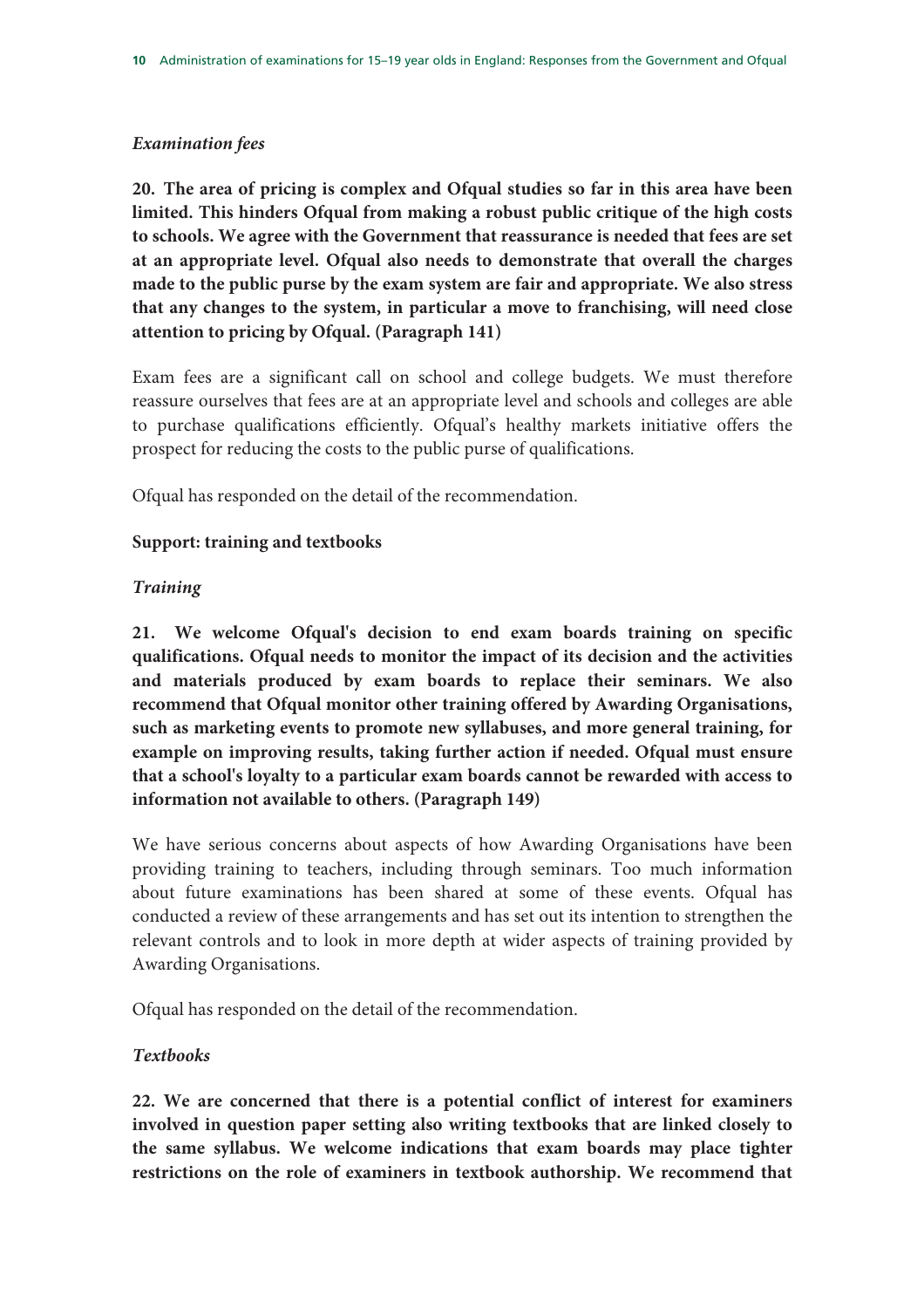**Ofqual make clear the expected future role of examiners in textbook authorship, in order to ensure a consistent industry-wide approach. (Paragraph 154)** 

**23. We recommend that Ofqual consider restricting exclusive endorsement arrangements between exam boards and publishers in future. (Paragraph 156)** 

**24. Ofqual needs to be satisfied that Pearson has sufficient firewalls in place to ensure that its publishing and examining activities are separate, including syllabus development, and to say so publicly. (Paragraph 157)** 

**25. We have serious misgivings about the language used to market some endorsed textbooks and would urge exam boards and publishers to move away from marketing textbooks in this way. (Paragraph 158)** 

Recommendations 22-25 are a matter for Ofqual.

**26. We welcome Pearson's statement that it is moving away from a shared design between Edexcel syllabus materials and Pearson textbooks, as we agree that this can unhelpfully overstate the link between the two. Pearson should give even-handed treatment to** *Edexcel Own* **and endorsed resources from other publishers on the Edexcel website. (Paragraph 159)** 

We agree with the Committee on this recommendation.

**27. In order to strengthen the links between textbooks and the curriculum, as well as assessment, we recommend that in future A level textbooks be endorsed by the universities involved in developing a particular syllabus rather than by the exam boards. At GCSE much will depend on the outcomes of the National Curriculum review and the ensuing reforms to GCSE, but a possible way forward might involve learned bodies endorsing textbooks instead of exam boards. (Paragraph 167)** 

Like the Committee, we have concerns about the links between Awarding Organisations and the publication of textbooks. There are, for example, conflicts of interest inherent in the current arrangements and textbooks can encourage teaching to the test. These are complex issues which have both a regulatory and policy dimension. We look forward to the outcome of Ofqual's review of these issues.

## *Ofqual's regulation of exam board support*

**28. We agree with Ofqual that the market has not been regulated tightly enough with regard to training and textbooks and we believe that this has allowed conflicts of interest to arise. Ofqual's healthy markets work is welcome, if overdue, as it is clear that many of the issues raised with us have gone unchecked for some time. We welcome Ofqual's recent report on exam board seminars and look forward to its publication of an action plan relating to textbooks and study aids in September 2012.**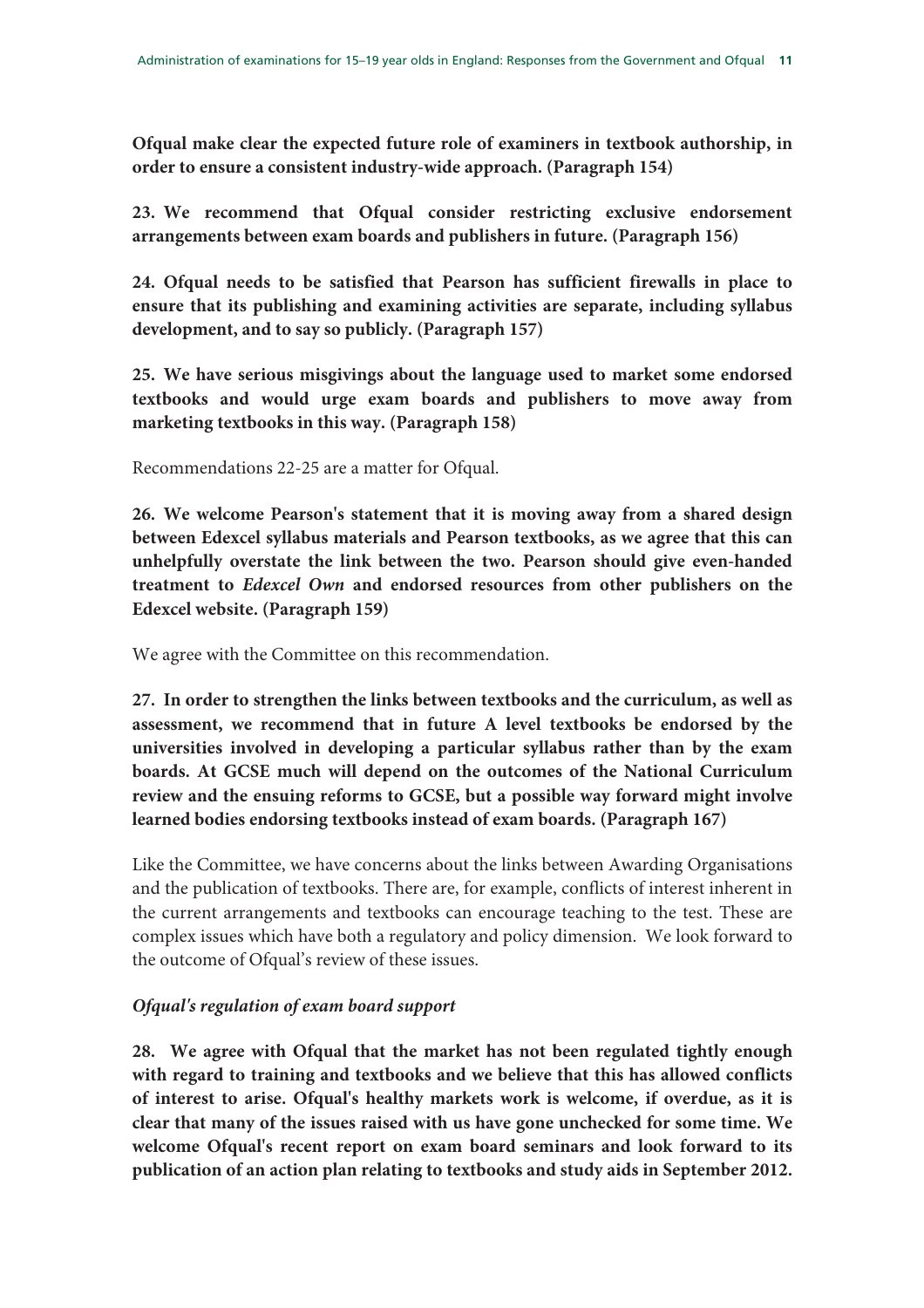**Proper regulatory control and scrutiny of these issues will help to increase public confidence in the exam system.(Paragraph 169)** 

**29**. **We recommend that Ofqual, as part of its healthy markets work, take a clear view on the broader question about how much exam boards should be involved in helping to improve results as well as in the impartial assessment of attainment. (Paragraph 170)** 

Recommendations 28 and 29 are a matter for Ofqual.

## **Service: question papers and marking**

## *Question paper errors in summer 2011*

**30. We welcome the findings of Ofqual's investigation into the errors in summer 2011. It is vital that Ofqual acts swiftly and robustly (including, where appropriate, using its power to fine) in the event of errors in order to protect the integrity of the system and the interests of young people. (Paragraph 172)** 

**31. Ofqual must investigate allegations of improper conduct by exam boards thoroughly, taking vigorous action if necessary, to ensure that candidates are awarded the grades they deserve and to protect the integrity of the exam system. (Paragraph 177)** 

Ofqual conducted an investigation into the unacceptable errors in live papers last summer and has taken action to require Awarding Organisations to tighten up their systems and controls.

Ofqual must continue to regulate standards and delivery rigorously to rebuild confidence in the qualifications system. To equip Ofqual to do so, we have legislated to give it extra powers to sanction Awarding Organisations, including a power to fine. We would expect Ofqual to use these powers whenever an Awarding Organisation has fallen significantly short of the standards that the public would expect.

Ofqual has responded on the detail of the recommendation.

## *Reliability of marking*

**32. We welcome Ofqual's work to agree a common approach across exam boards to deal with concerns about marking and to ensure students are treated fairly across the system. (Paragraph 178)** 

#### *Online standardisation*

**33. We accept that there is some research evidence to show that online standardisation is as effective as (but, if our reading of the research is correct, not**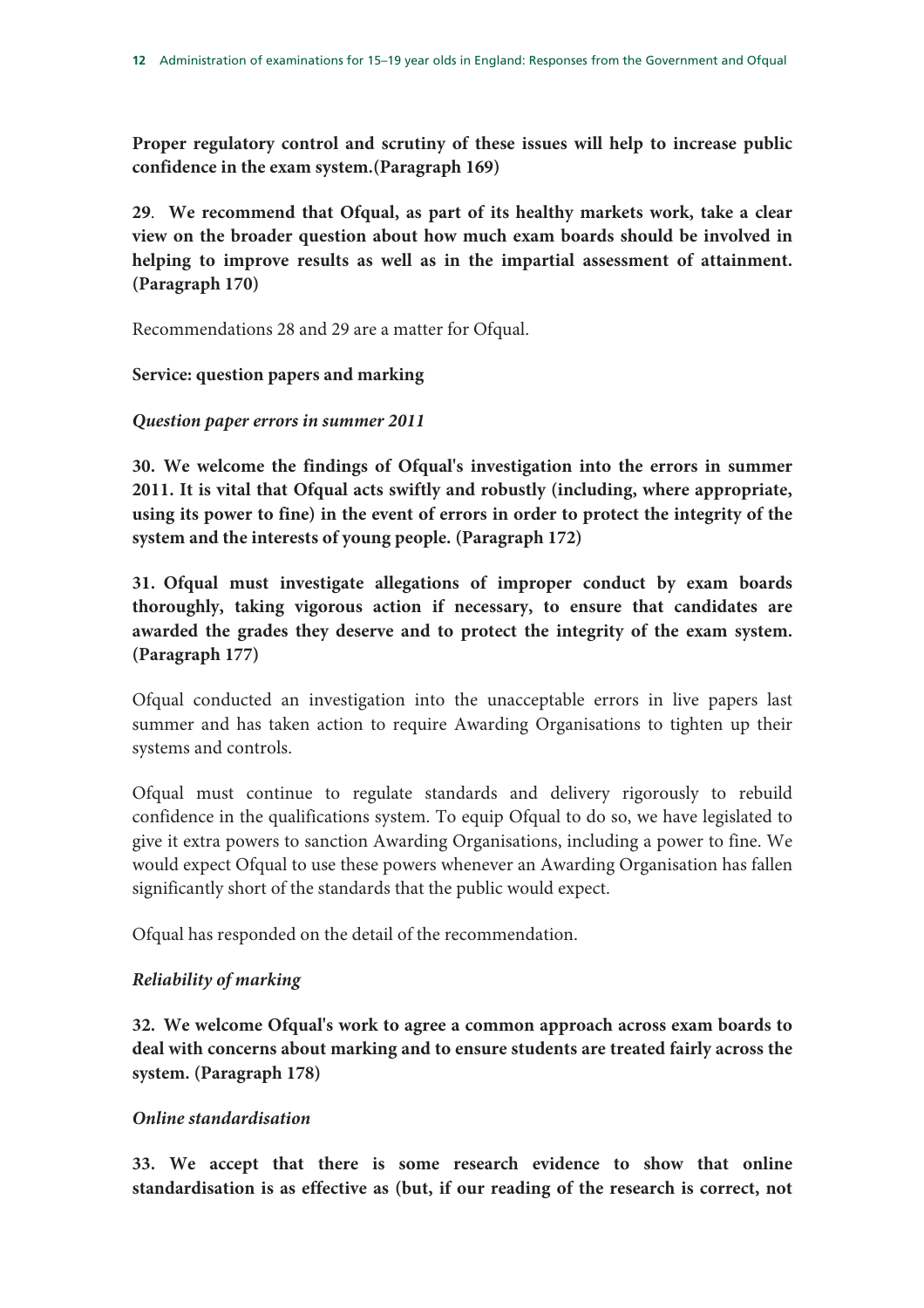**necessarily more effective than) face-to-face standardisation. We can also see that it brings other benefits, such as reduced costs, an accelerated marking process and realtime monitoring of marking. We believe, however, that exam boards should continue to monitor the effectiveness of online standardisation and should consider offering opportunities for face-to-face discussion between examiners. (Paragraph 181)** 

Recommendations 32 and 33 are a matter for Ofqual.

#### **Exams and school accountability**

#### *The burden of assessment*

**34. We have seen no evidence to suggest that having competing exam boards has contributed to the burden of assessment. The number of exams taken by young people is linked to Government policy and to decisions made by schools responding to pressures from the accountability system. (Paragraph 185)** 

Together with Ofqual, the Government has already begun to make changes by ensuring that external assessment across the subject is taken at the end of the course rather than in modules, as well as tackling resits in GCSEs and A Levels. Steps are also being taken to address concerns on controlled assessment in GCSEs and improve the clarity of guidance.

In addition to this, as a result of the conclusions of the Wolf Review, performance tables now focus on the qualifications which benefit students' prospects. All of these measures should reduce the exam burden on students and will also free up time for a more balanced curriculum.

More generally, we agree with the Committee that schools, and students, must not be faced by perverse incentives to take excessive numbers of examinations, or routinely to retake examinations. Our review of the school accountability system will provide an opportunity to ensure that any such incentives can be removed.

#### *Early and multiple entries to GCSE examinations*

## **35. We recommend that the Government ask Ofqual to gather data from the exam boards to enable it to identify the extent of multiple entry and then offer advice on whether, and what, action is needed to limit the practice (Paragraph 188)**

We agree that further data on multiple entry would be helpful. The Department holds such information and is currently undertaking an analysis of the data. We will make the results of that work available to the Committee.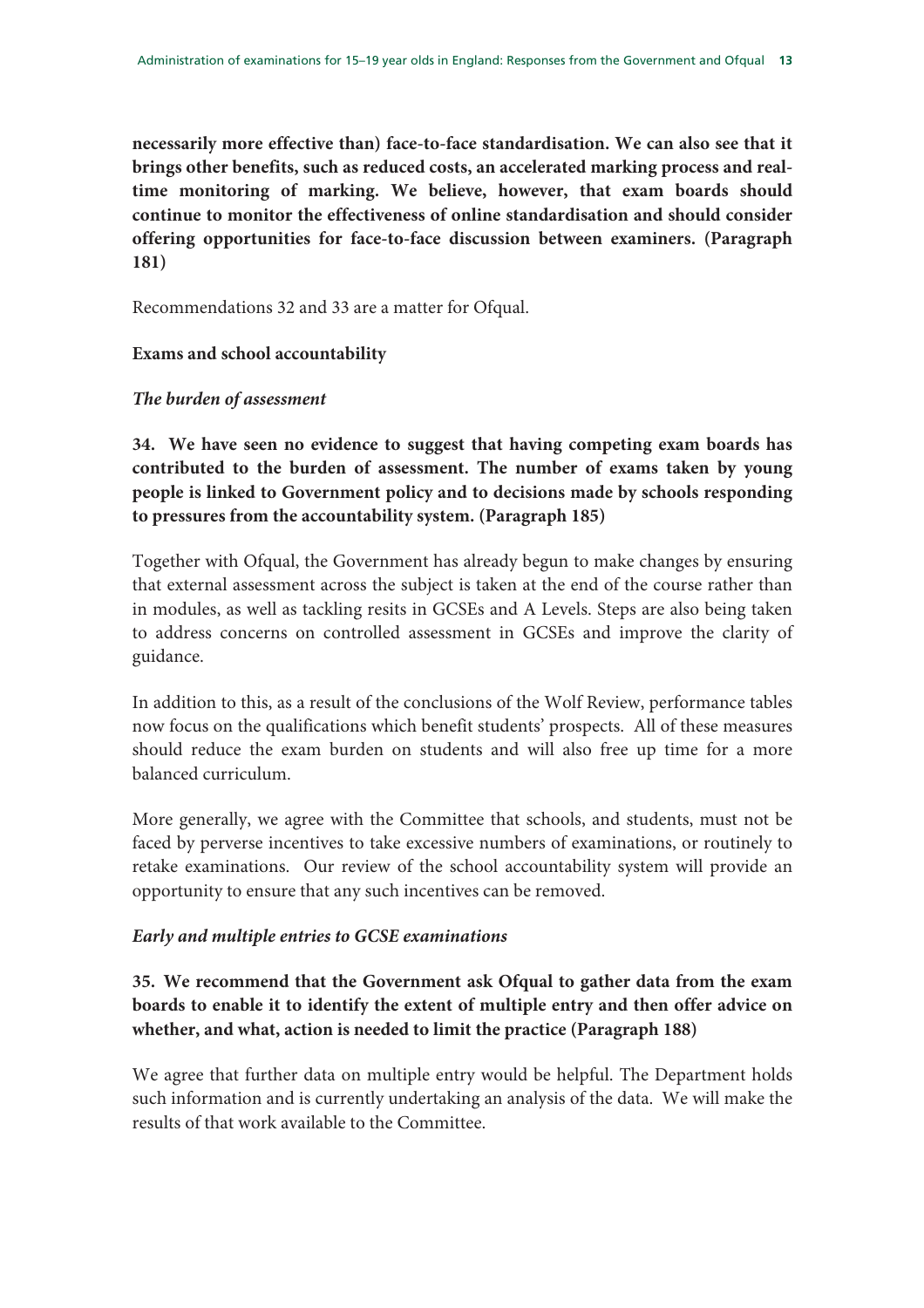#### *Wider changes*

**36. The Government should not underestimate the extent to which the accountability system incentivises schools to act in certain ways with regard to exams. Sometimes these may be in students' interests; sometimes, however, they are not. We recommend that the Government look afresh at current accountability measures, with a view to reducing the dominant influence of the measure of 5 GCSE A\*-C or equivalent including English and mathematics and to increasing the credit given to schools for the progress made by all children across the ability range. (Paragraph 192)**

Strong accountability, including the publication of key performance measures and wider data, is vitally important. We agree that the current system should be looked at again to make sure that it encourages schools to focus on all students across the ability range. We are planning to launch a wider ranging consultation on secondary school accountability later this year.

## Appendix 2

## **Ofqual response**

#### **Introduction**

1. Ofqual regulates qualifications for young people in England<sup>2</sup>. We are accountable to Parliament, but we have to have regard to Government policy, reflecting the important role that qualifications play in measuring and driving the success of the education system.

2. Ofqual was established in April 2010. We have made much progress since then, putting in place a new, more robust regulatory framework and getting a grip on standards. We are grateful that this was recognised by witnesses in their evidence to the Committee. But we know there is much still to do, and we are strengthening the organisation so it can meet the challenges we face.

3. Ofqual recently published its first corporate plan<sup>3</sup>. It sets out our plans over the next three years to achieve our aims, which are:

- to secure (and where necessary reset) the standards of qualifications and assessments, and promote confidence in them; and
- to secure a healthy, robust and efficient qualifications system.

<sup>2</sup> Ofqual also regulates vocational qualifications in both England and Northern Ireland.

<sup>3</sup> http://www.ofqual.gov.uk/downloads/category/139-information?download=1404%3Acorporate-plan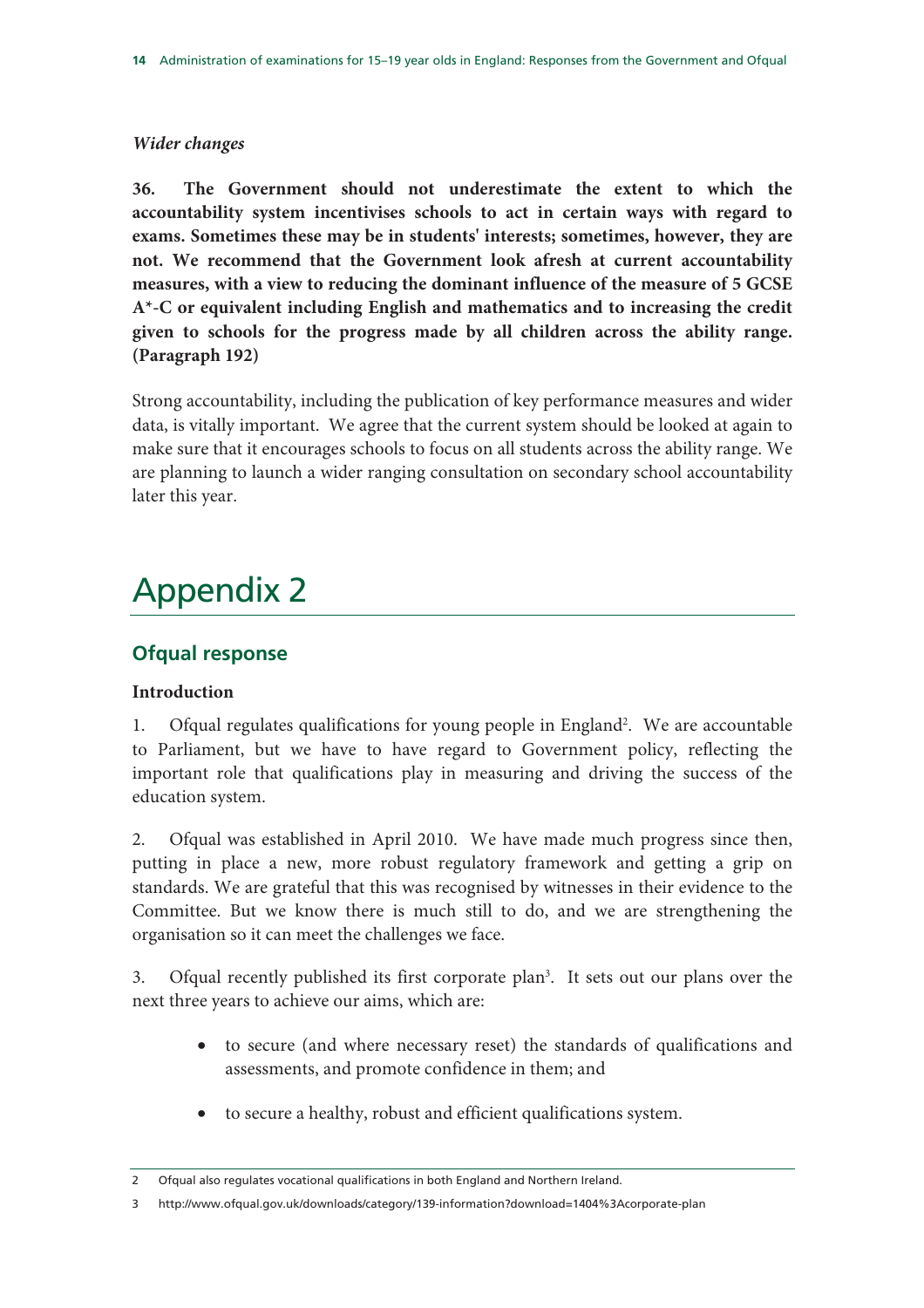4. Ofqual welcomes the Education Select Committee's Report on exams administration<sup>4</sup>, and welcomes in particular the Committee's support for much of the work we have in hand. The Report discusses some important issues, which are rightly a matter of public interest and debate. We want to continue contributing to and informing that debate.

5. Some of the recommendations in the Report are for Ofqual; some are for Ofqual to consider in the light of the views of Ministers, when the Department for Education responds to the Report; and a small number of recommendations are for others to respond to, though we will have an interest in their responses. This document sets out Ofqual's responses to the recommendations addressed to us, and comments on those in which we have an interest.

- 6. In summary:
	- We welcome and agree with most of the Committee's recommendations. They show that there is a big agenda for us, and high expectations about what we will do.
	- It will be for Ministers to consider their response to the recommendations around national syllabuses and national subject committees.
	- We share the Committee's concerns about the risks attached to moving away from a multiple exam board model. There are some benefits to such a move, but also some significant risks which would need to be managed carefully.

#### **Securing standards**

7. Securing standards is at the heart of what Ofqual does. Given the scale and complexity of the qualifications system, and the range of pressures upon it, this will never be an easy task—as the issues experienced with GCSE English awarding this summer<sup>5</sup> show. But we are getting a grip on standards. Working with assessment experts, we have opened up debate on standards issues. We have taken practical steps as well. So for example we have strengthened GCSEs in certain subjects, and continued to maintain standards using the comparable outcomes approach, a key factor in the stabilisation of results over time<sup>6</sup>.

**Recommendation 5: Ofqual should continue to investigate grading issues as part of its programme of standards reviews and to engage publicly with debate on exam standards. Ofqual needs to be able to account for what AQA's Andrew Hall described as the "creep in grading standards", particularly in the commercially significant large entry subjects at GCSE, which are key to schools' performance in league tables** 

<sup>4</sup> http://www.publications.parliament.uk/pa/cm201213/cmselect/cmeduc/141/141.pdf

<sup>5</sup> http://www.ofqual.gov.uk/files/2012-08-31-gcse-english-awards-2012-a-regulatory-report.pdf

<sup>6</sup> See http://www.ofqual.gov.uk/files/2012-05-09-maintaining-standards-in-summer-2012.pdf for more details.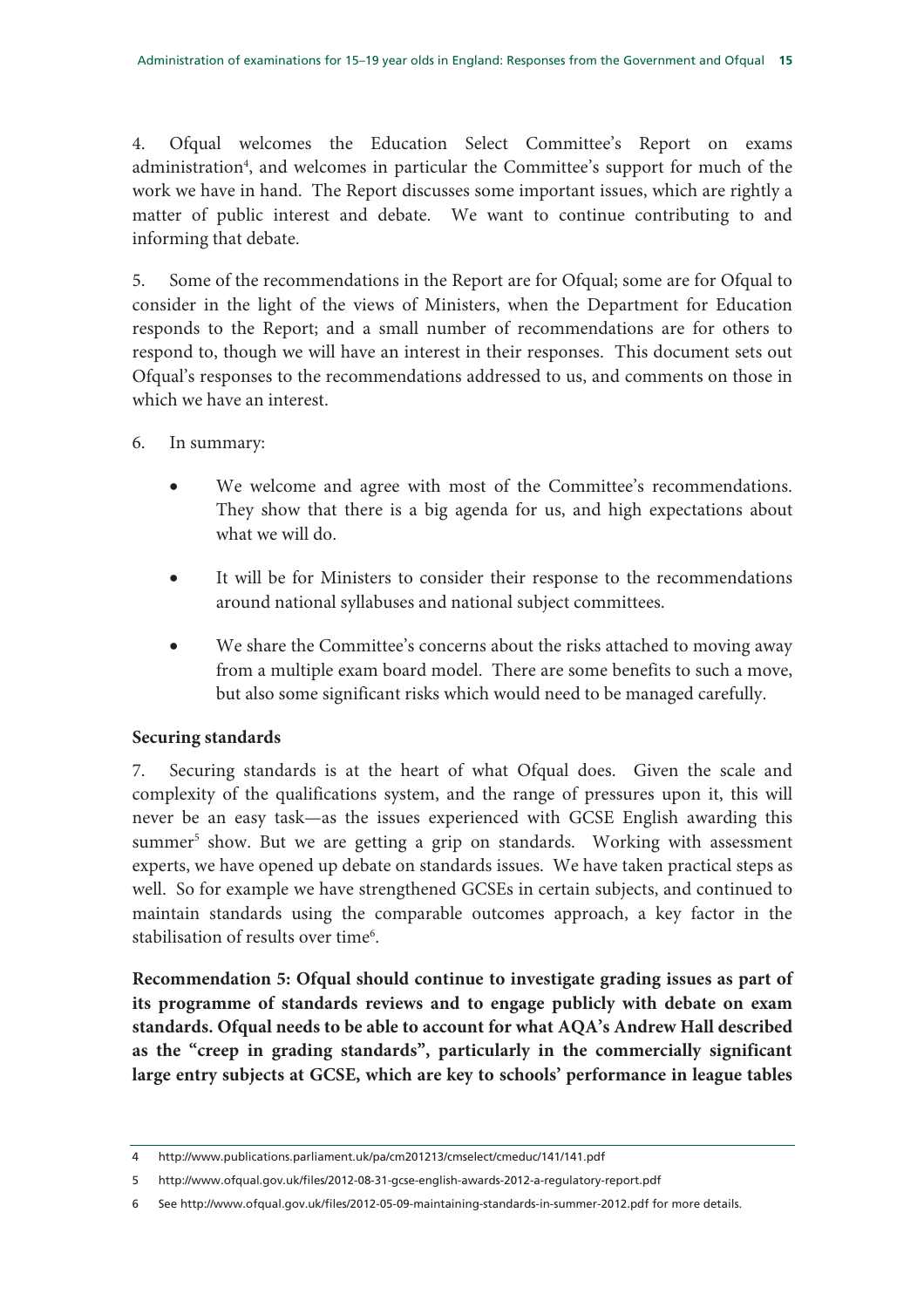**and also in large entry A level subjects, commonly used for university entrance. (Paragraph 91)** 

**Recommendation 6: We welcome Ofqual's recent action to regulate grading standards and recommend that it continue with this approach for A level and, from summer 2012, for GCSE. The effect of this action is twofold: first it helps to control grade inflation and second it provides reassurance that the exam boards are not competing on grading standards. We recognise that the effect will take time to filter through the system and to help increase public confidence. (Paragraph 95)** 

**Recommendation 10: If A levels are going to become more varied in structure, Ofqual needs to ensure that its collection of evidence and monitoring of standards are sufficiently robust to provide convincing reassurance that content standards are being maintained (Paragraph 106)** 

8. We therefore welcome and accept **recommendations 5 and 6**. These are fully in line with the plans to secure standards set out in our corporate plan. We also agree with **recommendation 10**: as our plans for A level reform are developed—our consultation will finish shortly<sup>7</sup>—we will consider carefully the arrangements for securing standards that need to be put in place to underpin them.

**Recommendation 2: If the system of multiple exam boards is retained, substantial improvements are needed in order to increase confidence in the system and maintain its credibility. We have serious concerns about the incentives in the current system for exam boards to compete on standards, in particular on content standards. We think that significant changes are needed to alter these incentives. (Paragraph 60)** 

9. The Committee expresses the view that the incentives in the current system drive exam boards to compete on standards, in particular on content standards (**recommendation 2**). We agree that the incentives in the system, on both exam boards and on schools and colleges, can put serious pressure on standards. Securing standards in the face of these pressures is at the core of our role as regulator. Our experience, though, is that these pressures apply—and need to be regulated—not just in relation to content standards, but across all aspects of qualifications that impact on standards, including the design of assessment, the structure of qualifications and the setting of grade boundaries. For example, when we announced in February this year how we were tackling the problems with standards in GCSE Geography8 , the issues there were not just about subject content, but were about assessment design and qualification structure.

**Recommendation 13: While we accept Ofqual's rationale for its lack of in-house subject expertise, criticisms from the subject communities lead us to conclude that Ofqual needs to be more transparent about its consultation with and use of external subject experts. (Paragraph 112)** 

<sup>7</sup> http://www.ofqual.gov.uk/files/2012-06-18-a-level-reform-consultation.pdf

<sup>8</sup> http://www.ofqual.gov.uk/news-and-announcements/130-news-and-announcements-press-releases/820-ofqualconfirms-changes-to-gcses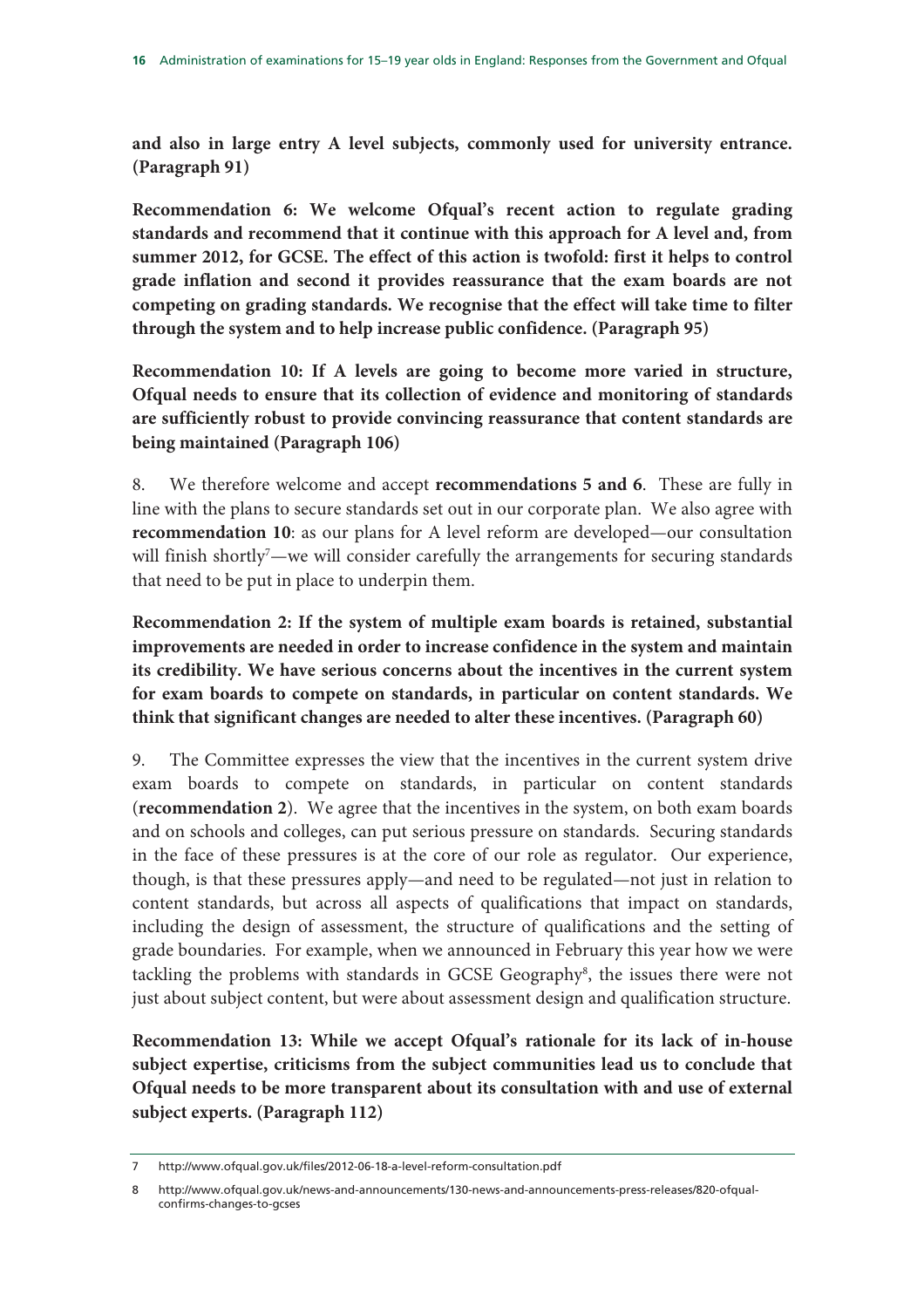10. The Committee proposes that its concerns about competition on subject content should be addressed through a system of national syllabuses, overseen by new national subject committees. Ofqual does not have accountability for curriculum issues, and nor do we have in-house subject expertise. We draw on external subject experts to help us check the curriculum demand of qualifications, and we accept **recommendation 13**, that we should be more transparent about how we use external subject experts; we will publish more information on our website in the autumn.

**Recommendation 3: We believe that the current system incentivises downward competition on content standards and we recommend that the Government act immediately to change these incentives. We consider that national syllabuses would offer a way of addressing downward competition on content and provide reassurance on standards, without the risks, lost benefits and disruption involved in moving to a single board. The Government should begin by piloting a national syllabus in one large entry subject as part of the forthcoming A level reforms. Ofqual should review the effectiveness of the pilot, with a view to extending the approach across GCSE and A levels if appropriate. We believe that national syllabuses, coupled with a stronger Ofqual and greater involvement of subject communities in GCSEs and A levels, should help to maximise the benefits of having multiple competing exam boards while minimising the shortcomings. (Paragraph 81)** 

**Recommendation 14: We recommend that Ofqual convene national subject Committees in large entry GCSE and A level subjects, drawing their membership from learned societies, subject associations, higher education and employers. Such Committees should include in their remit syllabus development and accreditation, as well as on-going monitoring of question papers and mark schemes, and oversight of comparable qualifications offered in the devolved nations. (Paragraph 115)** 

11. The curriculum is a policy issue for which Ministers are accountable, so it is for Ministers to consider **recommendations 3 and 14**. It would, though, be a substantial increase in our role to give us responsibility for national syllabuses, and it would risk diluting our regulatory focus. Were Ministers inclined to accept these recommendations, we would want to consider carefully the implications for Ofqual, including the additional resources we would need.

12. Whether or not these recommendations are accepted, it is very important to the maintenance of standards in GCSEs and A levels that clear, robust arrangements are put in place for determining the core subject content for key subjects. Our consultation on A levels proposes that universities should have an important role here: even though different exam boards may propose different content requirements for their competing versions of each A level, all versions will have to be signed off by universities. As Ministers' thinking about the future arrangements for GCSEs is developed, we will consider and discuss with them how equally robust arrangements can be put in place to secure content standards here.

13. In the Education Act 2010, Ofqual's standards objective was amended so that we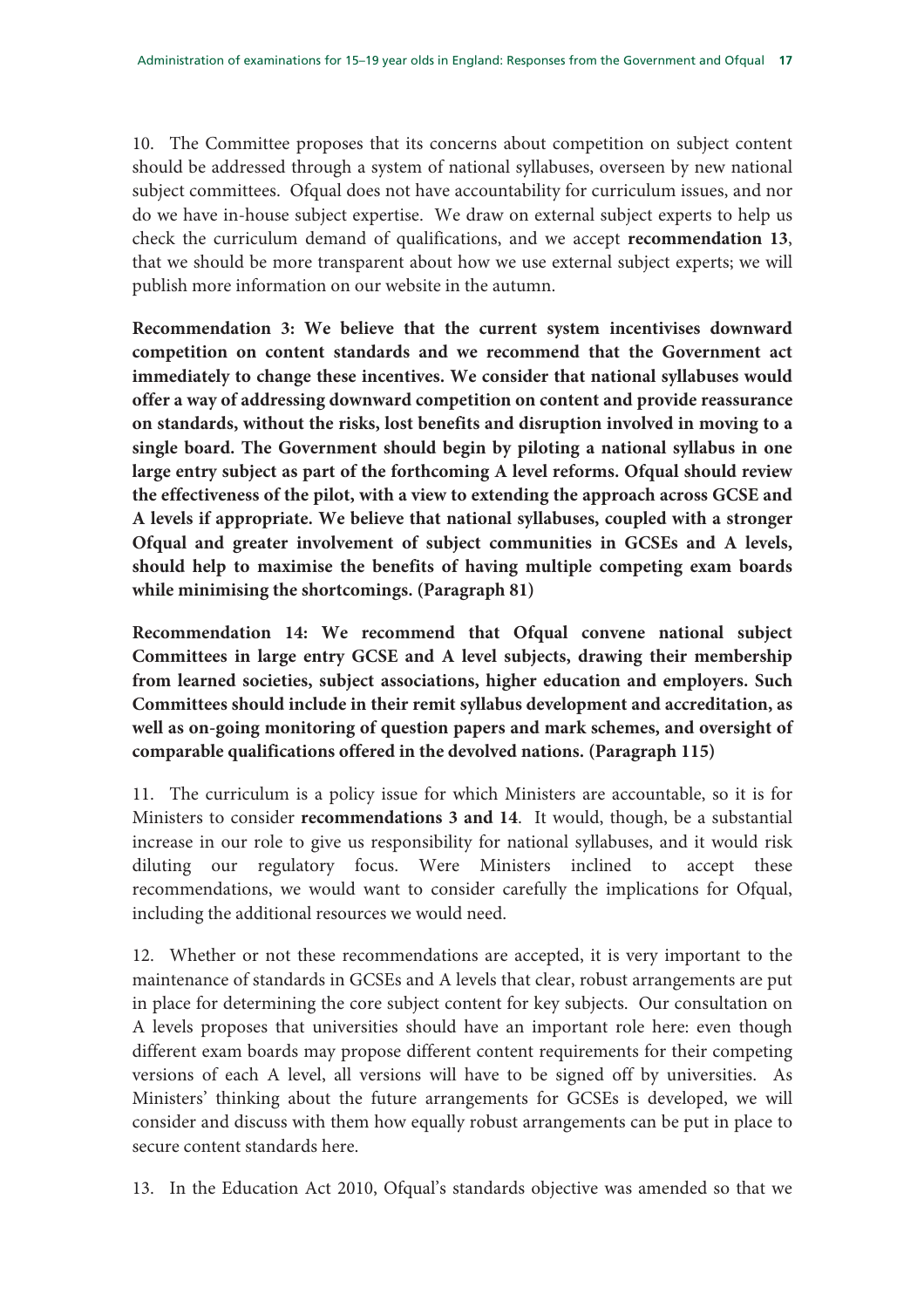have to aim to secure comparability with international qualifications as well as comparability over time<sup>9</sup>. The Committee is concerned that we could be pulled in different directions, and recommends that the Government should set out whether the priority is standards over time or internationally. We would, of course, take account of any views Ministers had on this issue, but the judgement about how to balance objectives is for Ofqual itself to decide and be accountable for. We need to make sure that there is stability over time in the approach to standards.

14. In any case, we do not accept that there is in practice a significant tension here. International standards comparisons are broad indicators and are typically done over a period of time. By comparison, we secure standards over time by comparing demand regularly in particular qualifications. Therefore, the two approaches inform and contextualise each other rather than clashing. To meet the international objective we will undertake regular reviews of whether the standards that we are securing are at the right level, given international evidence. In this context, we will look both at the relative standards of qualifications taken abroad (as for example we did with our recent A level study<sup>10</sup>) and any evidence of higher performance in other jurisdictions (such as the OECD's PISA study), and what that might tell us about standards in qualifications taken in England. We will also take a close interest in any work the DfE does to compare the curriculum in England with those used overseas, since that may have an impact on the qualifications used to assess that curriculum, notably GCSEs.

## **Recommendation 9: We recommend that the Government make its priorities clear to Ofqual, whether these are the maintenance of standards over time or making exams tougher, and that both the Government and Ofqual be open about the consequences of these policies for young people. (Paragraph 105)**

15. If we were to conclude as a result of our work in this area that the standards of a particular qualification used in England were out of line with those taken abroad, we would need to consider what to do. One option would be to recalibrate the qualification, so that (in terms of content, assessment and/or grading) it became more demanding to get a particular grade—though there would be other options available to us, such as reviewing the grading scale. As the Committee says (**recommendation 9**), we would need to be open about the consequences of such a move, and we would take account of any views expressed by Ministers here too.

<sup>9</sup> The new objective is to secure that:

<sup>(</sup>a) regulated qualifications give a reliable indication of knowledge, skills and understanding, and

<sup>(</sup>b) regulated qualifications indicate :

<sup>(</sup>i) a consistent level of attainment (including over time) between comparable regulated qualifications, and .

<sup>(</sup>ii) a consistent level of attainment (but not over time) between regulated qualifications and comparable qualifications (including those awarded outside the United Kingdom) which are not qualifications to which this Part applies.

<sup>10</sup> http://www.ofqual.gov.uk/downloads/category/96-international-comparability?download=1403%3Ainternationalcomparability-summary-report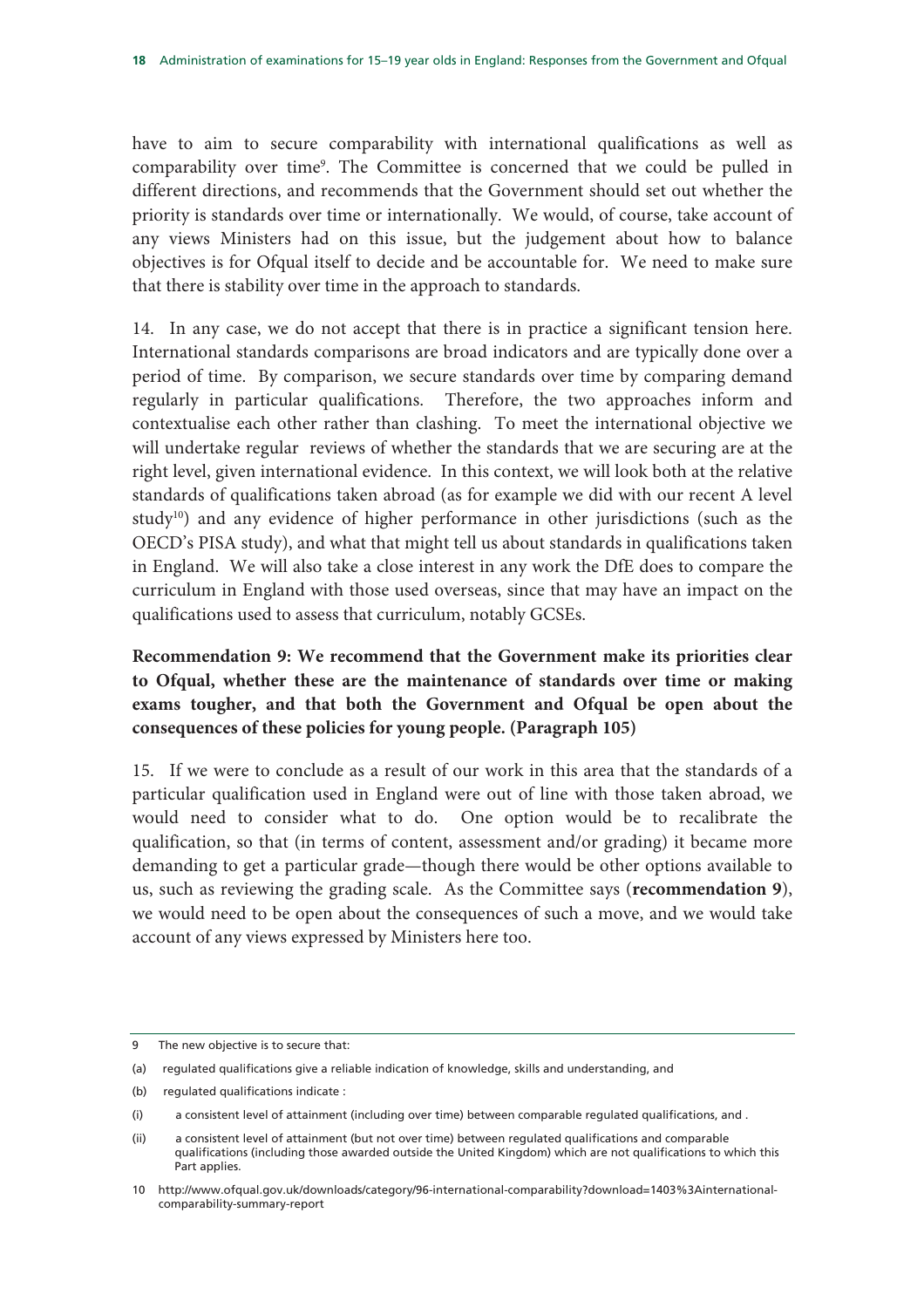#### **A strong regulator**

16. There was much debate while the Select Committee was gathering evidence for this Report about our role and our capabilities. We accept that Ofqual is not yet at full strength—our corporate plan includes an objective to build organisational capability and capacity to match the job we have to do. The organisation has recently been restructured, and we are in the process of appointing a number of new senior members of staff. Our new staff will bring new skills and expertise, including research expertise and additional assessment experience, as well as much needed extra capacity in the organisation.

## **Recommendation 7: We recommend that Ofqual seek to build its assessment expertise and finds the resources to do so. We further recommend that Ofqual appoint an assessment expert to its board as soon as possible. (Paragraph 102)**

17. The Committee recommends in particular (**recommendation 7**) that we appoint an assessment expert to the Board. We have recently established a Standards Advisory  $Group<sup>11</sup>$ , chaired by Ofqual's Chair, whose members include many of the leading experts on assessment from academia and the exam boards. This Group has substantially strengthened the pool of expertise on which we are able to draw, and its input to our work has been invaluable. We accept that it would also be of benefit to have an assessment expert of the right calibre on the Board itself. Board appointments are made by the Secretary of State on the advice of Ofqual's Chair. When there is next a vacancy on the Board, we will encourage suitably qualified assessment experts to apply and, if possible, our Chair will recommend one of them for appointment.

**Recommendation 16: It is clear from the issues raised with us that further improvements are needed if Ofqual is to be a stronger, more challenging and more effective regulator. As AQA's Andrew Hall put it "Ofqual is, in fairness, on a journey". We believe that there is a strong argument in favour of allowing time for a strengthened Ofqual to take effect, as the changes it is making will take time to settle and bear fruit. But Ofqual must demonstrate that it is collecting the right sort of qualitative and quantitative evidence and using robust methodology to regulate effectively. Details of the evidence used by Ofqual in the regulation of standards, and any specific findings and regulatory action on standards, should be set out clearly in annexes to Ofqual's annual report to Parliament. Ofqual must continue to show that it is prepared to take vigorous action when needed, in order to help increase public confidence in the exam system. (Paragraph 119)** 

18. We agree with **recommendation 16**, that we should report more fully on how we are securing standards in future annual reports to Parliament.

<sup>11</sup> http://www.ofqual.gov.uk/news-and-announcements/83-news-and-announcements-news/869-standards-advisorygroup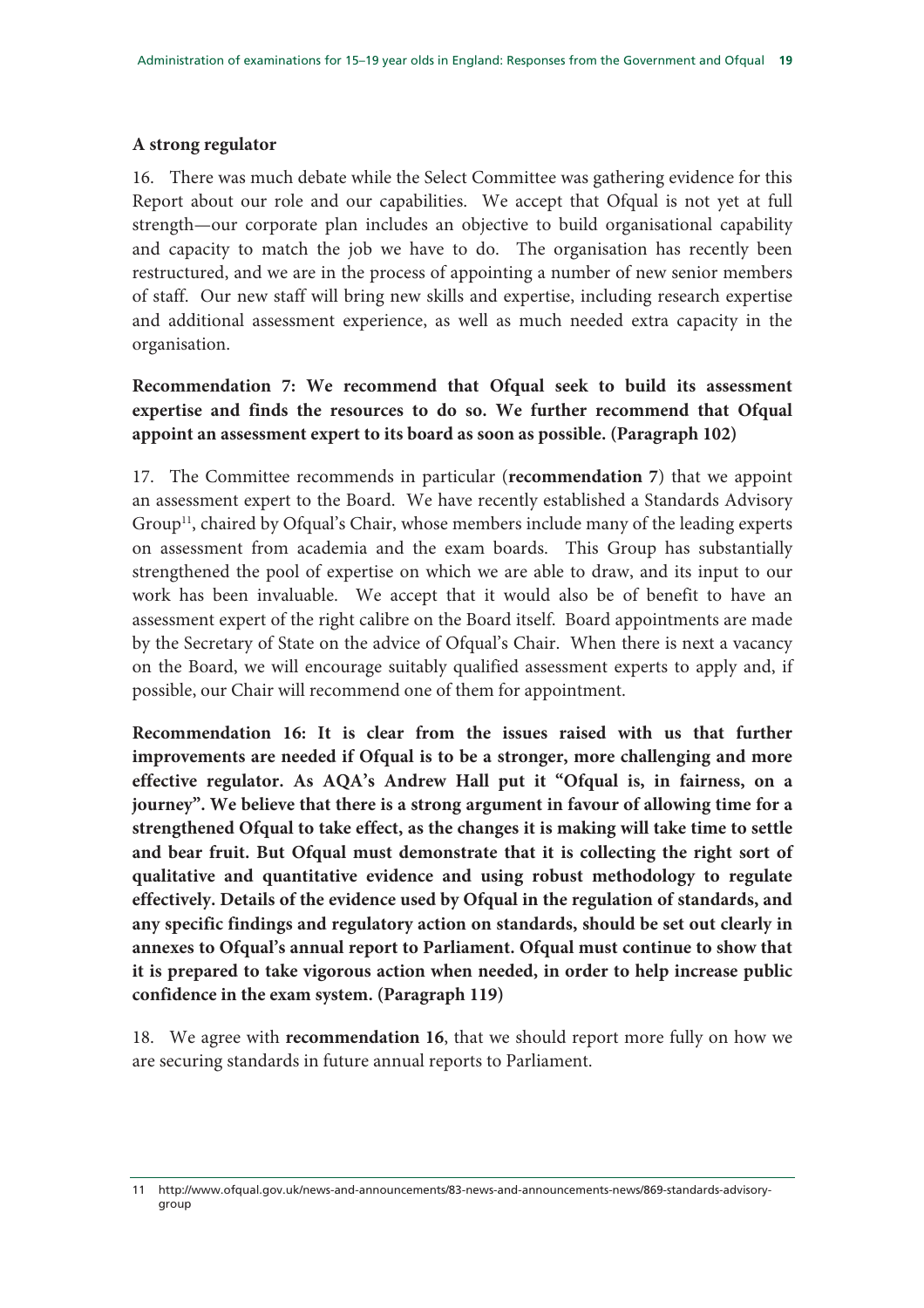#### **The operation of the qualifications market**

**Recommendation 19: We are pleased that Ofqual has recognised the need for closer monitoring of changes in market share between exam boards and recommend that it prioritise this work, in order to establish the reasons for changes at individual qualification level and whether there is any link to standards. (Paragraph 135)** 

**Recommendation 20: The area of pricing is complex and Ofqual studies so far in this area have been limited. This hinders Ofqual from making a robust public critique of the high costs to schools. We agree with the Government that reassurance is needed that fees are set at an appropriate level. Ofqual also needs to demonstrate that overall the charges made to the public purse by the exam system are fair and appropriate. We also stress that any changes to the system, in particular a move to franchising, will need close attention to pricing by Ofqual. (Paragraph 141)** 

19. We accept and welcome **recommendations 19 and 20**, and we will consider these recommendations as we develop the plans for our healthy markets work. As part of strengthening Ofqual, we are increasing the capacity of our markets team, which will enable us to improve the level and quality of analysis we are able to do in support of our regulatory aims. This strengthening will also allow us to manage the implications of any changes to the qualifications market over the coming years.

**Recommendation 21: We welcome Ofqual's decision to end exam board training on specific qualifications. Ofqual needs to monitor the impact of its decision and the activities and materials produced by exam boards to replace their seminars. We also recommend that Ofqual monitor other training offered by exam boards, such as marketing events to promote new syllabuses, and more general training, for example on improving results, taking further action if needed. Ofqual must ensure that a school's loyalty to a particular exam board cannot be rewarded with access to information not available to others. (Paragraph 149)** 

20. We agree with **recommendation 21**. We will be consulting later in the autumn on the detailed regulatory requirements underpinning our decision<sup>12</sup> to restrict the teacher training seminars that exam boards can provide, and these new requirements will come into effect in September next year. We strongly agree with the Committee that schools should not be able to buy privileged access to information about exams: that undermines standards and confidence in the fairness of the exams system. We will monitor the impact of our changes, and look at other training offered by exam boards, as part of our ongoing regulatory monitoring activity.

**Recommendation 28: We agree with Ofqual that the market has not been regulated tightly enough with regard to training and textbooks and we believe that this has allowed conflicts of interest to arise. Ofqual's healthy markets work is welcome, if overdue, as it is clear that many of the issues raised with us have gone unchecked for some time. We welcome Ofqual's recent report on exam board seminars and look**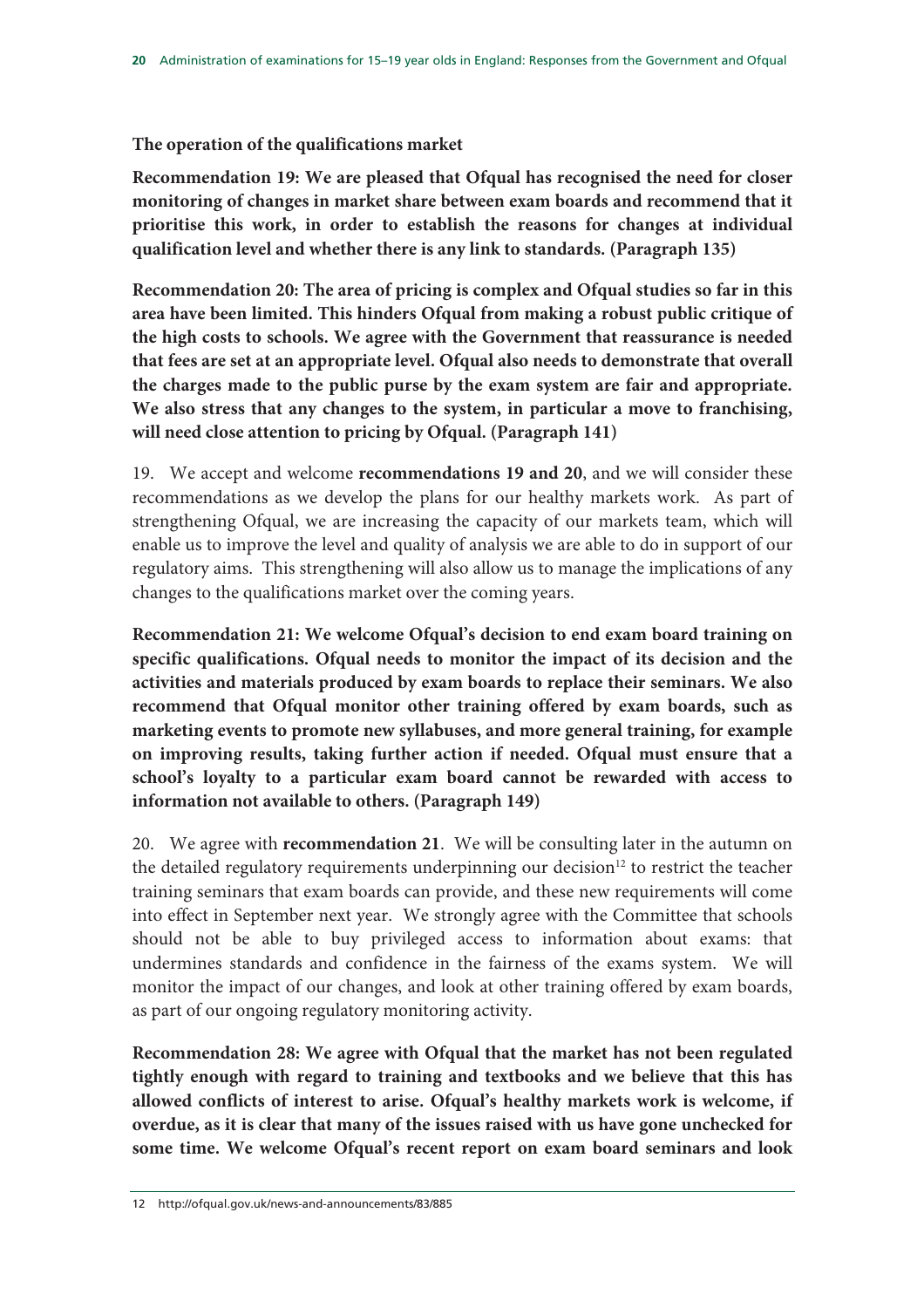**forward to its publication of an action plan relating to textbooks and study aids in September 2012. Proper regulatory control and scrutiny of these issues will help to increase public confidence in the exam system. (Paragraph 169)** 

**Recommendation 22: We are concerned that there is a potential conflict of interest for examiners involved in question paper setting also writing textbooks that are linked closely to the same syllabus. We welcome indications that exam boards may place tighter restrictions on the role of examiners in textbook authorship. We recommend that Ofqual make clear the expected future role of examiners in textbook authorship, in order to ensure a consistent industry-wide approach. (Paragraph 154)** 

**Recommendation 23: We recommend that Ofqual consider restricting exclusive endorsement arrangements between exam boards and publishers in future. (Paragraph 156)** 

**Recommendation 25: We have serious misgivings about the language used to market some endorsed textbooks and would urge exam boards and publishers to move away from marketing textbooks in this way. (Paragraph 158)** 

**Recommendation 27: In order to strengthen the links between textbooks and the curriculum, as well as assessment, we recommend that in future A level textbooks be endorsed by the universities involved in developing a particular syllabus rather than by the exam board. At GCSE much will depend on the outcomes of the National Curriculum review and the ensuing reforms to GCSE, but a possible way forward might involve learned bodies endorsing textbooks instead of exam boards. (Paragraph 167)** 

**Recommendation 29: We recommend that Ofqual, as part of its healthy markets work, take a clear view on the broader question about how much exam boards should be involved in helping to improve results as well as in the impartial assessment of attainment. (Paragraph 170)** 

21. We welcome **recommendation 28**. We will report next month on our work on textbooks, done as part of our healthy markets work. There are issues here both about the operation of the market and about the predictability of assessments, and our report will cover both. This report will set out our response to **recommendations 22, 23, 25 and 27**. We will also consider as part of the healthy markets work the role of exam boards in helping schools to improve results (**recommendation 29**), and we will provide the Select Committee with an update on this work next spring.

**Recommendation 24: Ofqual needs to be satisfied that Pearson has sufficient firewalls in place to ensure that its publishing and examining activities are separate, including syllabus development, and to say so publicly. (Paragraph 157)** 

**Recommendation 26: We welcome Pearson's statement that it is moving away from a shared design between Edexcel syllabus materials and Pearson textbooks, as we agree**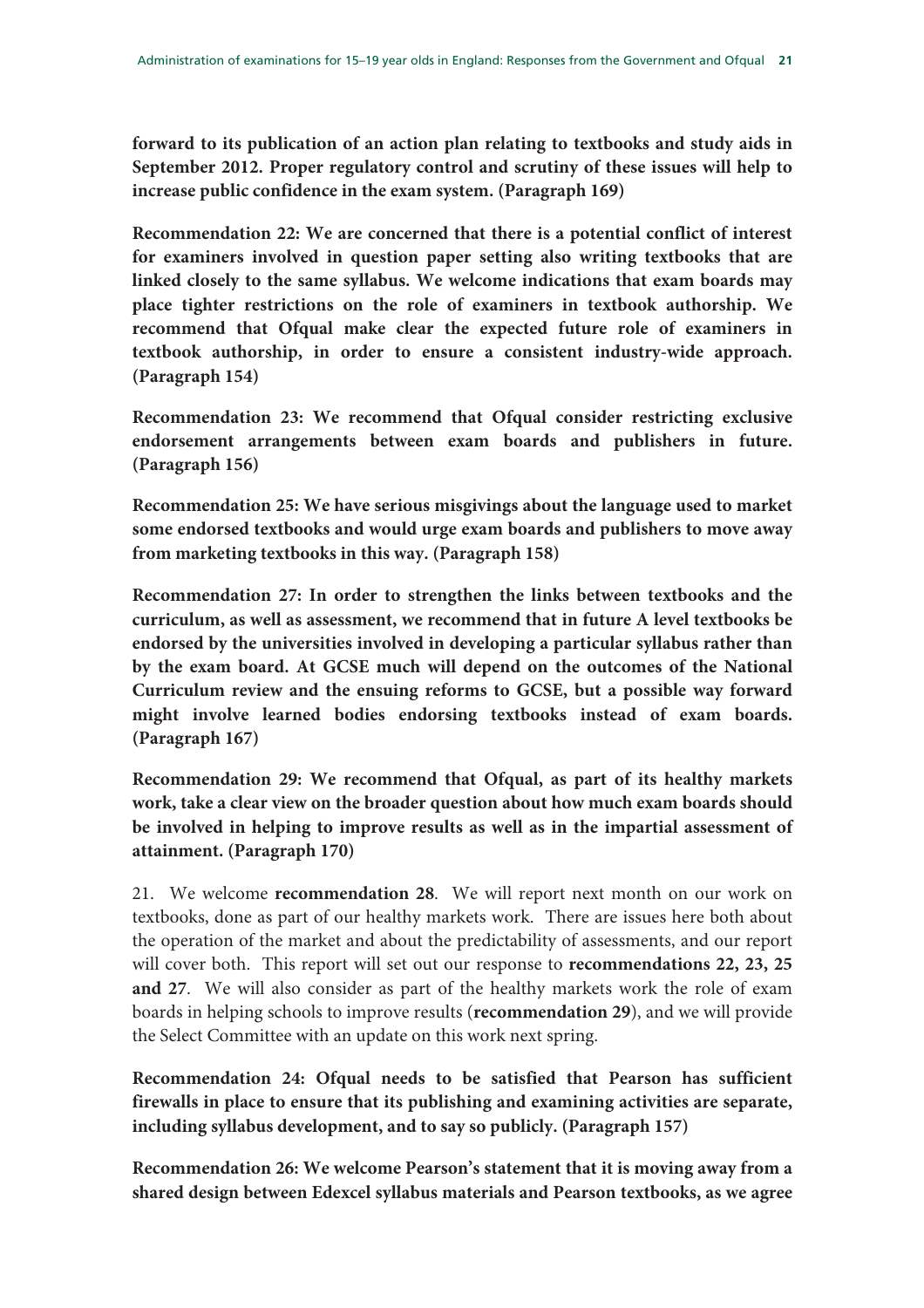**that this can unhelpfully overstate the link between the two. Pearson should give even-handed treatment to Edexcel Own and endorsed resources from other publishers on the Edexcel website. (Paragraph 159)** 

22. Our work on textbooks has highlighted a number of concerns relevant to **recommendations 24 and 26**. The research has included collection of evidence on any particular concerns relating to Pearson, and we will be discussing with Pearson its response to these recommendations.

**Recommendation 35: We recommend that the Government ask Ofqual to gather data from the exam boards to enable it to identify the extent of multiple entry and then offer advice on whether, and what, action is needed to limit the practice (Paragraph 188)** 

23. We will consider and discuss with the Government the best way of obtaining data on multiple entries to exams (**recommendation 35**).

## **Qualifications reform**

24. It is legitimate for Ministers to decide to reform qualifications, where they come to the view that current qualifications do not support or drive their policy objectives. Our role as regulator is to provide wise advice on qualifications reform, and in some cases it will be for us to use regulatory levers to make a reality of policy objectives—we are required to have regard to Government policy when directed to do so. For example, we are currently consulting on reforms to A levels which reflect in part Ministerial policy priorities.

**Recommendation 1: Overall, we conclude that the costs, heightened risk and disruption likely to be generated by moving to a single board outweigh the potential benefits. Furthermore, evidence suggests that some key issues identified with the current system, such as comparability of standards over time and across subjects and the role of examiners in training and textbooks, would remain. New problems, such as a lack of incentive to innovate, the risk of higher fees and a reduced quality of service to schools, may be generated. There may also be the potential for increased political interference, as well as the issue of whether to limit schools' choice of exams to those offered by the single board. (Paragraph 55)** 

**Recommendation 4: While we can see that the second option we outline franchising of subjects to exam boards—offers a way to address downward competition on content, we have concerns about the long-term impact and suggest that there may be serious downsides to such a change that need to be better understood before it can be recommended. (Paragraph 82)** 

25. Like the Committee (**recommendations 1 and 4**), we are concerned about the costs, risks and disruption that would be involved in any move to a single exam board or a franchise model. Just as with a multiple exam board model, it would be a significant regulatory challenge to secure standards under these models, and there would be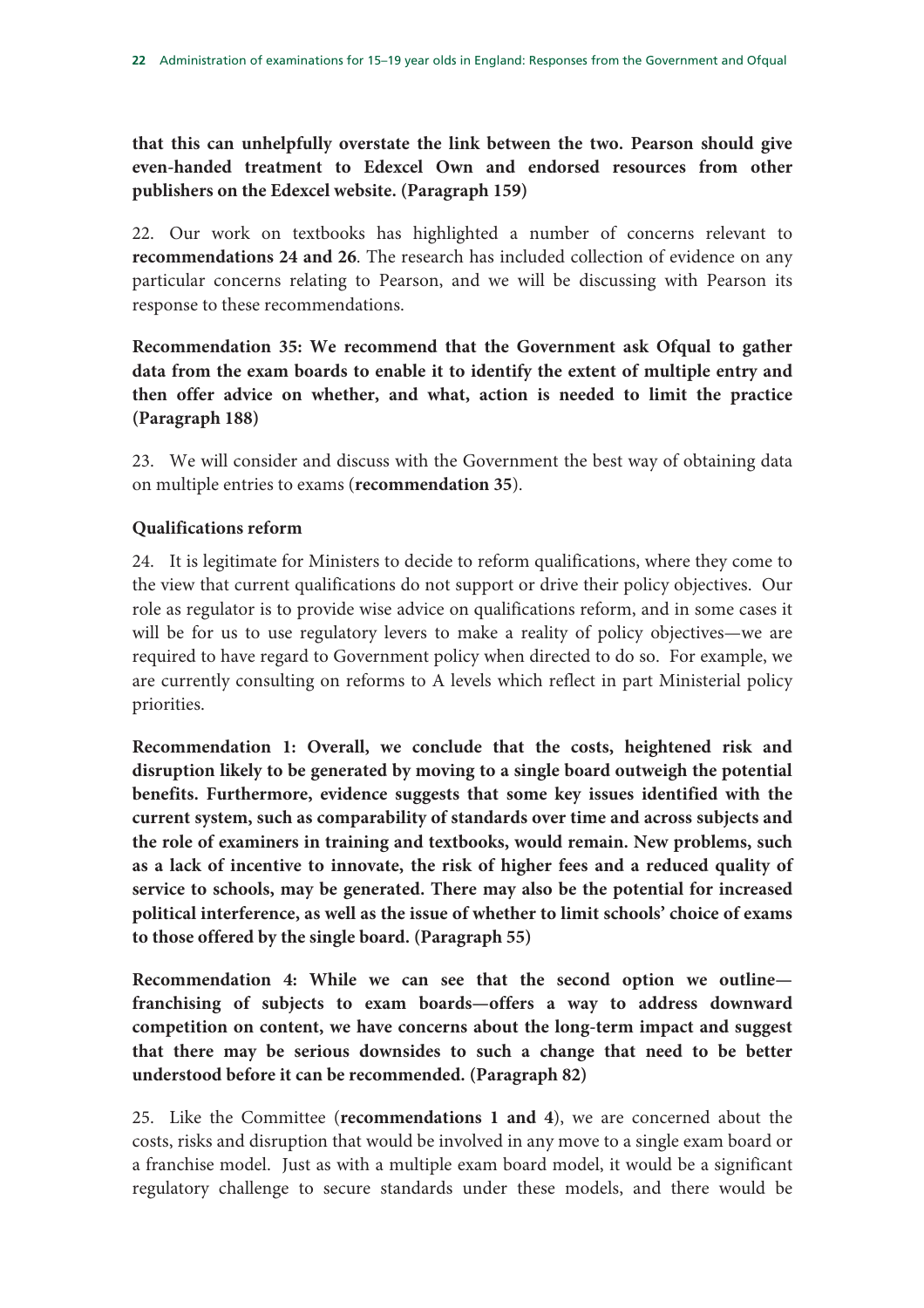additional risks to efficiency and delivery – particularly if the changes were to be done at the same time as reforms to other parts of the system. If Ministers decided to move to one of these models, we would advise them to do so fully aware of the risks, and to allow the time necessary to implement the new arrangements properly. We would engage fully with any such change, and review the regulatory arrangements we would need to put in place to secure standards and minimise the delivery risks.

**Recommendation 17: We recommend that the Government and Ofqual seek to increase the involvement of learned bodies as well as universities in the content of A levels, while allowing exam boards to retain control of question papers and examination design to ensure best assessment practice. The Government and Ofqual must also ensure that the whole of the university sector is consulted on the proposed A level reforms, as well as schools, colleges, learned bodies and employers. (Paragraph 128)** 

**Recommendation 18: We recommend that Ofqual involve national subject Committees in the development of criteria for and accreditation of new A levels. (Paragraph 130)** 

26. We agree with **recommendation 17** on A level reform. For many subject communities, learned bodies or subject societies will be able to play an important role in helping to define the needs of the subject at A level. Under the proposed new arrangements, we will expect exam boards to continue to be accountable for standards in their qualifications, which means retaining control of assessment, as the Committee proposes. Our consultation on A level reform finishes next week; we have been seeking views and encouraging comments on our A level proposals from a wide range of organisations, including the whole of the university sector. We will need to consider **recommendation 18** in the light of Ministerial decisions on recommendation 14 and the responses to our consultation.

## **How Ofqual regulates**

27. The Committee makes a number of recommendations relating to the detail of how Ofqual regulates. We have made significant progress in putting in place our new riskbased framework for securing standards, starting with publishing our General Conditions of Recognition<sup>13</sup>, but there is more to do.

**Recommendation 12: We recommend that individual accreditation of all new syllabuses, including our recommended national syllabuses, remain a part of Ofqual's continuing regulation of GCSEs and A-levels and, indeed, of any qualifications that are deemed equivalent to GCSEs and A-levels. With this in mind, Ofqual needs to demonstrate that its accreditation procedures are rigorous and transparent, and that it draws on appropriate respected subject and assessment expertise when reviewing draft syllabuses and their associated materials. We recommend that Ofqual review and strengthen its regulation of content standards,** 

<sup>13</sup> http://www.ofqual.gov.uk/for-awarding-organisations/96-articles/611-the-general-conditions-of-recognition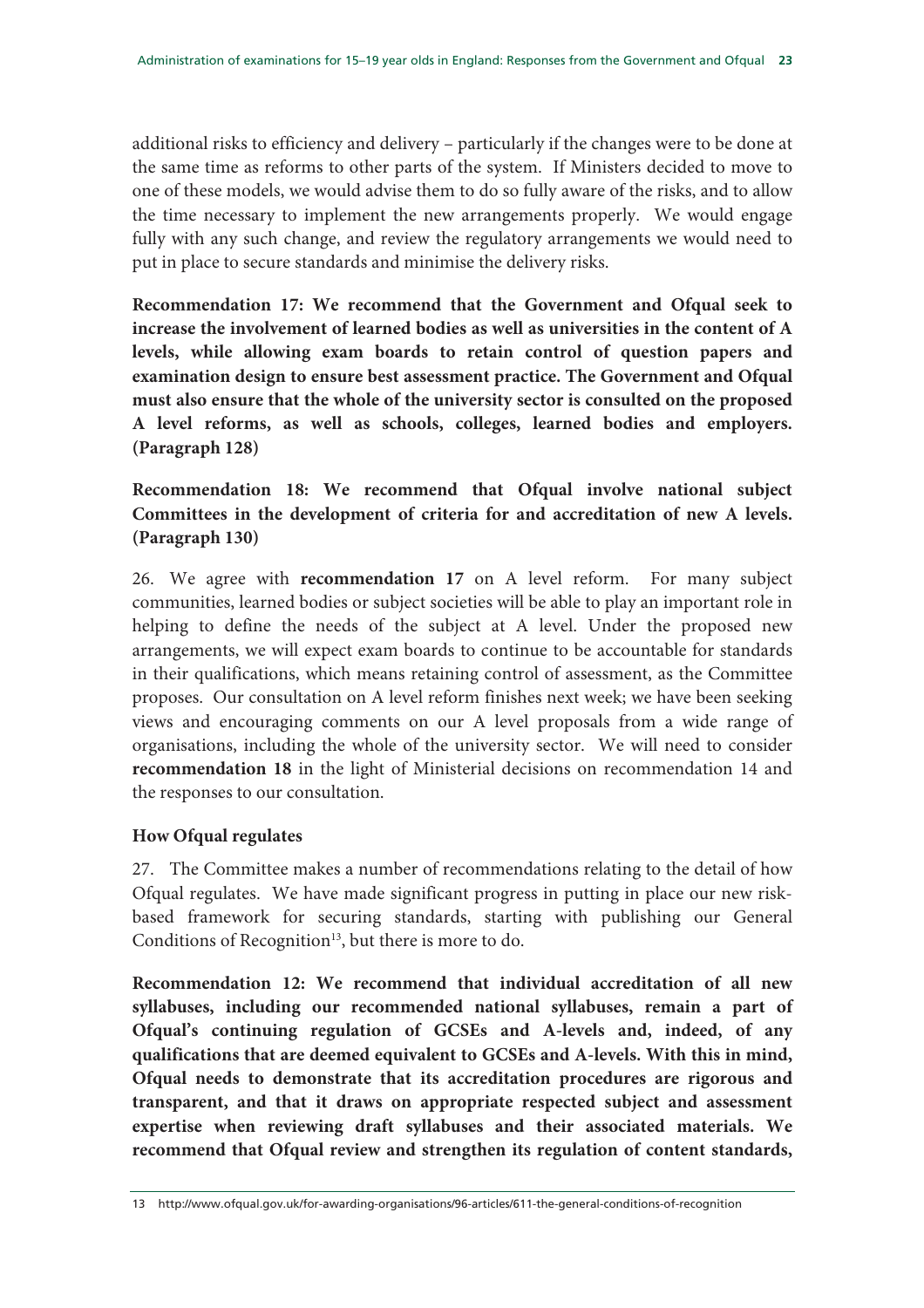## **including accreditation procedures, seeking and acting upon advice from its standards advisory group as appropriate. (Paragraph 110)**

28. The Committee expresses concern (**recommendation 12**) about the suggestion that we may not require new GCSEs and A levels in future to be checked ('accredited') by Ofqual. In broad terms we accept this recommendation: our regulation of exam boards is not yet well-developed enough, with transparent quality assurance arrangements within exam boards, that we could consider removing the accreditation requirement for these qualifications, and we may never do so. We have not yet got to the point where we can remove the accreditation requirement for any other qualifications, though it remains our intention to do so. We also accept that there is more to do to develop our accreditation processes so that they are sufficiently rigorous. As we build the capacity of the organisation, we will develop our accreditation arrangements in line with the Committee's recommendation.

**Recommendation 11: We recommend that Ofqual review its arrangements for ensuring comparability of standards between England, Wales and Northern Ireland, and that it continue to monitor standards in GCSE and A level examinations offered by WJEC and CCEA, as well as the English providers as part of its ongoing regulation of standards. We also believe that a debate is needed on the importance of standards comparability between the home nations, with a Ministerial conference to decide whether and what action is necessary. (Paragraph 107)** 

29. Ofqual regulates qualifications in England<sup>14</sup>, though many of the qualifications that are taken in England are also taken in Wales and Northern Ireland. Students often move across borders when they apply for employment or university places. And any problems with qualifications in one part of the UK (or beyond) could impact on standards and confidence elsewhere. We therefore work closely with our fellow regulators in Wales (the Welsh Government) and Northern Ireland (CCEA) to secure consistency of standards in the qualifications that are taken across the three countries, and a consensus on the best approach to regulation of standards. We acknowledge that each regulator is working with a different organisational status and legal framework, as well as a different policy context; but standards must be right in England, and we will not compromise on that. We accept the thrust of **recommendation 11**, though we would not want to imply that monitoring of standards across borders should be a oneway process; we would equally expect our fellow regulators to take an interest in the standards of qualifications offered by English-based exam boards in their countries, and in the performance in England of the exam boards in which they have a particular interest.

30. Securing comparability across the three countries will become increasingly difficult if policy objectives diverge in the different countries. That might mean in particular that the purposes and the content of qualifications start to differ, and there is a limit to how far we and our fellow regulators can secure standards in that context. The risks here are

<sup>14</sup> We also regulate vocational qualifications in Northern Ireland, though these are largely outside the scope of this Report.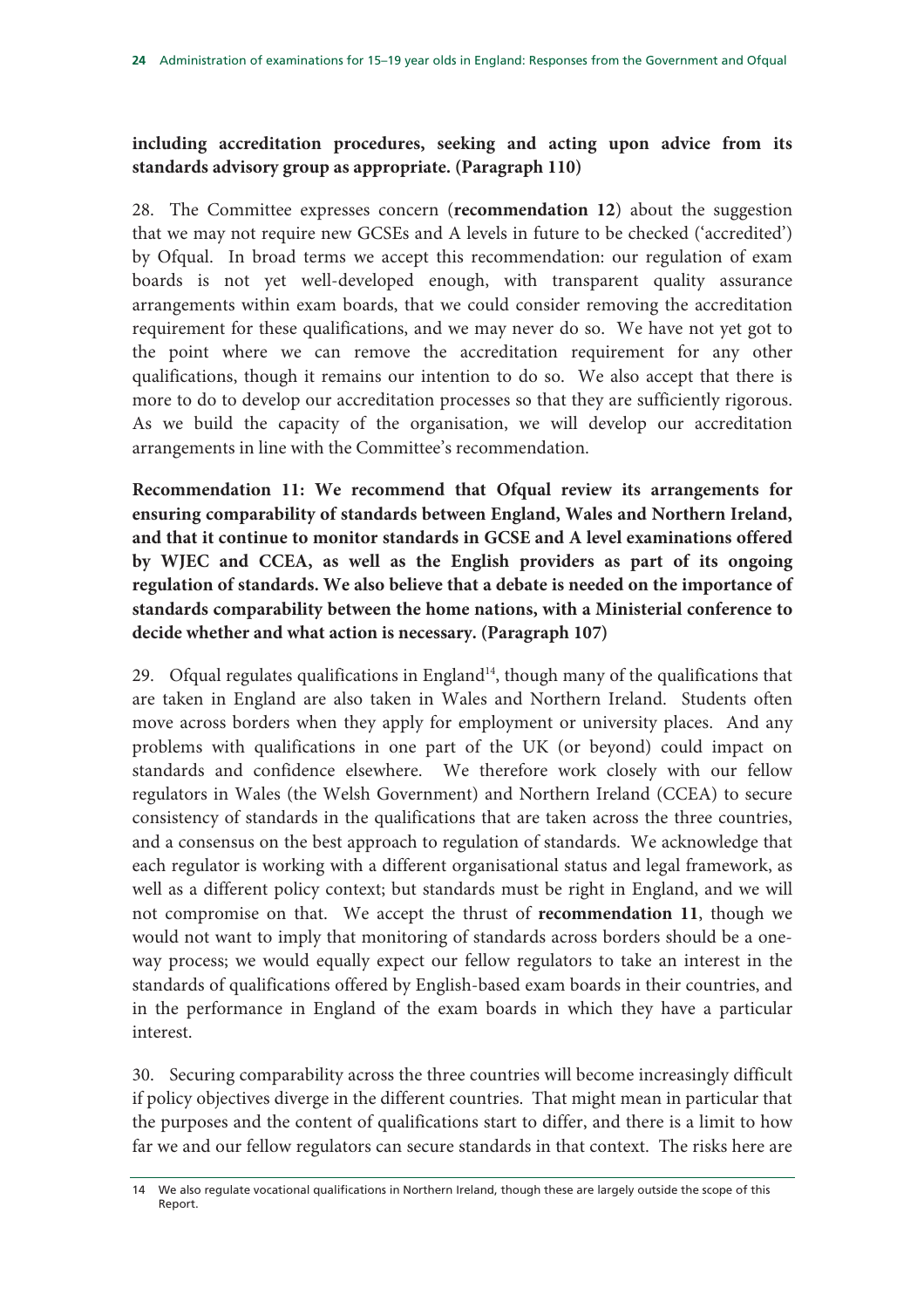significant: it would undermine the value of qualifications if the same titles were used for different qualifications in different parts of the UK; it would leave employers and universities uncertain of the meaning of the qualifications that students presented them with. We would therefore welcome any initiative by Ministers across the three countries to consider what they can do, in the context of the devolution settlement, to minimise the risk of that happening, given the risks to students in all three countries if it did.

## **Recommendation 15: Ofqual should instigate discussions with the JCQ to clarify roles and responsibilities in areas where there is a joint interest and publish information about this to schools and colleges as appropriate. (Paragraph 117)**

31. **Recommendation 15** relates to the Joint Council for Qualifications (JCQ). Ofqual recognises the helpful role JCQ plays on behalf of its members (which includes all the exam boards offering GCSEs and A levels) in co-ordinating some activities across the sector and providing common facilities and guidance, and therefore reducing burden. We have regular discussions with JCQ officials and its member exam boards in particular about the delivery of exams. We will consider with the JCQ where further work needs to be done to clarify roles and responsibilities, and how this could be communicated. However, we do not regulate the JCQ directly; we expect the exam boards to be accountable for the decisions taken through JCQ which they then choose to follow.

**Recommendation 30: We welcome the findings of Ofqual's investigation into the errors in summer 2011. It is vital that Ofqual acts swiftly and robustly (including, where appropriate, using its power to fine) in the event of errors in order to protect the integrity of the system and the interests of young people. (Paragraph 172)** 

**Recommendation 31: Ofqual must investigate allegations of improper conduct by exam boards thoroughly, taking vigorous action if necessary, to ensure that candidates are awarded the grades they deserve and to protect the integrity of the exam system. (Paragraph 177)** 

**Recommendation 32: We welcome Ofqual's work to agree a common approach across exam boards to deal with concerns about marking and to ensure students are treated fairly across the system. (Paragraph 178)** 

**Recommendation 33: We accept that there is some research evidence to show that online standardisation is as effective as (but, if our reading of the research is correct, not necessarily more effective than) face-to-face standardisation. We can also see that it brings other benefits, such as reduced costs, an accelerated marking process and real-time monitoring of marking. We believe, however, that exam boards should continue to monitor the effectiveness of online standardisation and should consider offering opportunities for face-to-face discussion between examiners. (Paragraph 181)** 

32. We note and welcome **recommendations 30, 31 and 32**. We are now exploring the issues around the quality of marking, and we intend to publish our findings next